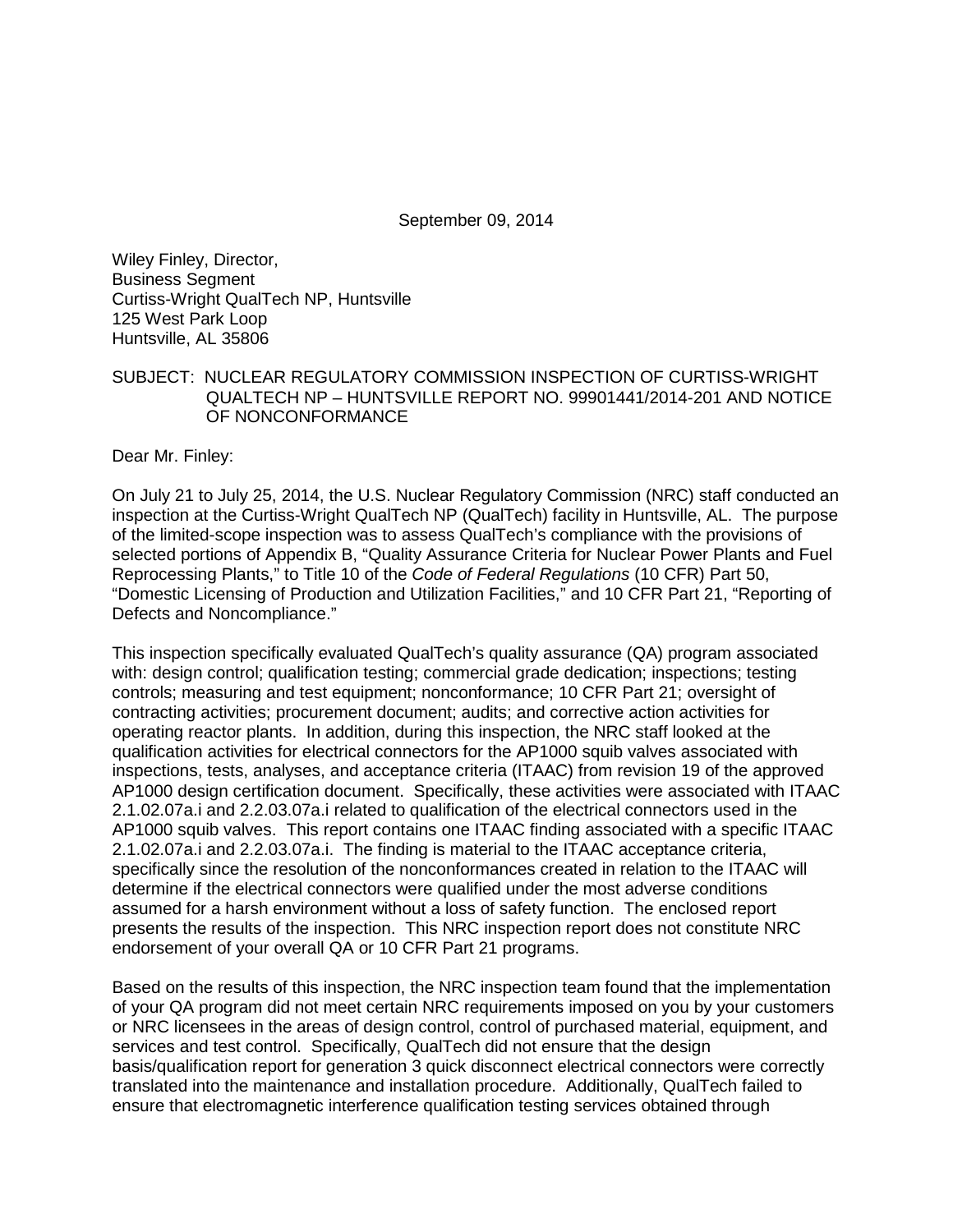W. Finley  $-2-$ 

Wyle Labs met the requirements of QualTech's purchase orders. Finally, QualTech did not document and evaluate five examples of test deviations. The specific findings and references to the pertinent requirements are identified in the enclosures to this letter.

Please provide a written statement or explanation within 30 days from the date of this letter in accordance with the instructions specified in the enclosed Notice of Nonconformance. We will consider extending the response time if you show good cause for us to do so.

In accordance with 10 CFR 2.390 of the NRC's "Rules of Practice," a copy of this letter, its enclosures, and your response will be made available electronically for public inspection in the NRC's Public Document Room or through the NRC's document system, Agencywide Documents Access and Management System (ADAMS), accessible from the NRC Web site at http://www.nrc.gov/reading-rm/adams.html. To the extent possible, your response should not include any personal privacy, proprietary, or Safeguards Information so that it can be made available to the public without redaction. If personal privacy or proprietary information is necessary to provide an acceptable response, then please provide a bracketed copy of your response that identifies the information that should be protected and a redacted copy of your response that deletes such information. If you request that such material is withheld from public disclosure, you must specifically identify the portions of your response that you seek to have withheld and provide in detail the bases for your claim (e.g., explain why the disclosure of information will create an unwarranted invasion of personal privacy or provide the information required by 10 CFR 2.390(b) to support a request for withholding confidential commercial or financial information). If Safeguards Information is necessary to provide an acceptable response, please provide the level of protection described in 10 CFR 73.21.

Sincerely,

Richard A. Rasmussen, Chief **/RA/** Electrical Vendor Branch Division of Construction Inspection and Operational Programs Office of New Reactors

Docket No.: 99901441

Enclosures:

- 1. Notice of Nonconformance
- 2. Inspection Report 99901441/2014-201 and Attachment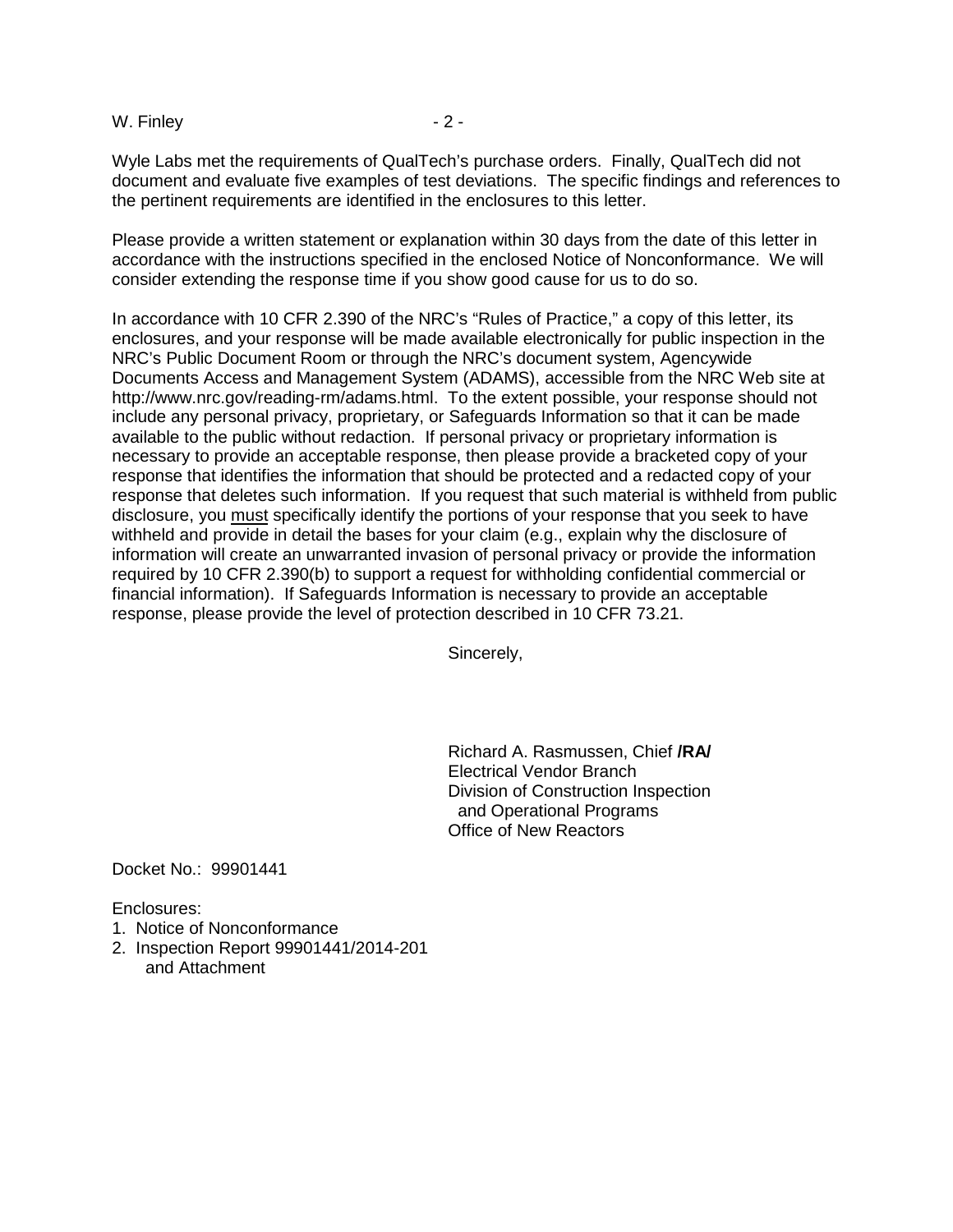Wyle Labs met the requirements of QualTech's purchase orders. Finally, QualTech did not document and evaluate five examples of test deviations. The specific findings and references to the pertinent requirements are identified in the enclosures to this letter.

Please provide a written statement or explanation within 30 days from the date of this letter in accordance with the instructions specified in the enclosed Notice of Nonconformance. We will consider extending the response time if you show good cause for us to do so.

In accordance with 10 CFR 2.390 of the NRC's "Rules of Practice," a copy of this letter, its enclosures, and your response will be made available electronically for public inspection in the NRC's Public Document Room or through the NRC's document system, Agencywide Documents Access and Management System (ADAMS), accessible from the NRC Web site at http://www.nrc.gov/reading-rm/adams.html. To the extent possible, your response should not include any personal privacy, proprietary, or Safeguards Information so that it can be made available to the public without redaction. If personal privacy or proprietary information is necessary to provide an acceptable response, then please provide a bracketed copy of your response that identifies the information that should be protected and a redacted copy of your response that deletes such information. If you request that such material is withheld from public disclosure, you must specifically identify the portions of your response that you seek to have withheld and provide in detail the bases for your claim (e.g., explain why the disclosure of information will create an unwarranted invasion of personal privacy or provide the information required by 10 CFR 2.390(b) to support a request for withholding confidential commercial or financial information). If Safeguards Information is necessary to provide an acceptable response, please provide the level of protection described in 10 CFR 73.21.

Sincerely,

Richard A. Rasmussen, Chief **/RA/** Electrical Vendor Branch Division of Construction Inspection and Operational Programs Office of New Reactors

Docket No.: 99901441

Enclosures:

- 1. Notice of Nonconformance
- 2. Inspection Report 99901441/2014-201 and Attachment

#### **DISTRIBUTION:**

**ASakadales** ERoach KKavanagh wfinley@curtisswright.com

| ADAMS ACCESSION No.: ML14231B268<br><b>NRO-002</b><br>*Concurred via email |               |               |                  |               |
|----------------------------------------------------------------------------|---------------|---------------|------------------|---------------|
| <b>OFFICE</b>                                                              | NRO/DCIP/EVIB | NRO/DCIP/EVIB | NRO/DCIP/EVIB    | NRO/DCIP/QVIB |
| <b>NAME</b>                                                                | EHuang        | SSmith*       | ARamirez*        | AArmstrong*   |
| <b>DATE</b>                                                                | 08/21/2014    | 08/22/2014    | 08/24/2014       | 08/25/2014    |
| <b>OFFICE</b>                                                              | RII           | NRO/DCIP      | NRO/DCIP/IGCB*   | NRO/DCIP/EVIB |
| <b>NAME</b>                                                                | CJones*       | TFrye*        | <b>BAnderson</b> | RRasmussen    |
| <b>DATE</b>                                                                | 08/21/2014    | 08/26/2014    | 08/25/2014       | 09/09 /2014   |

#### **OFFICIAL RECORD COPY**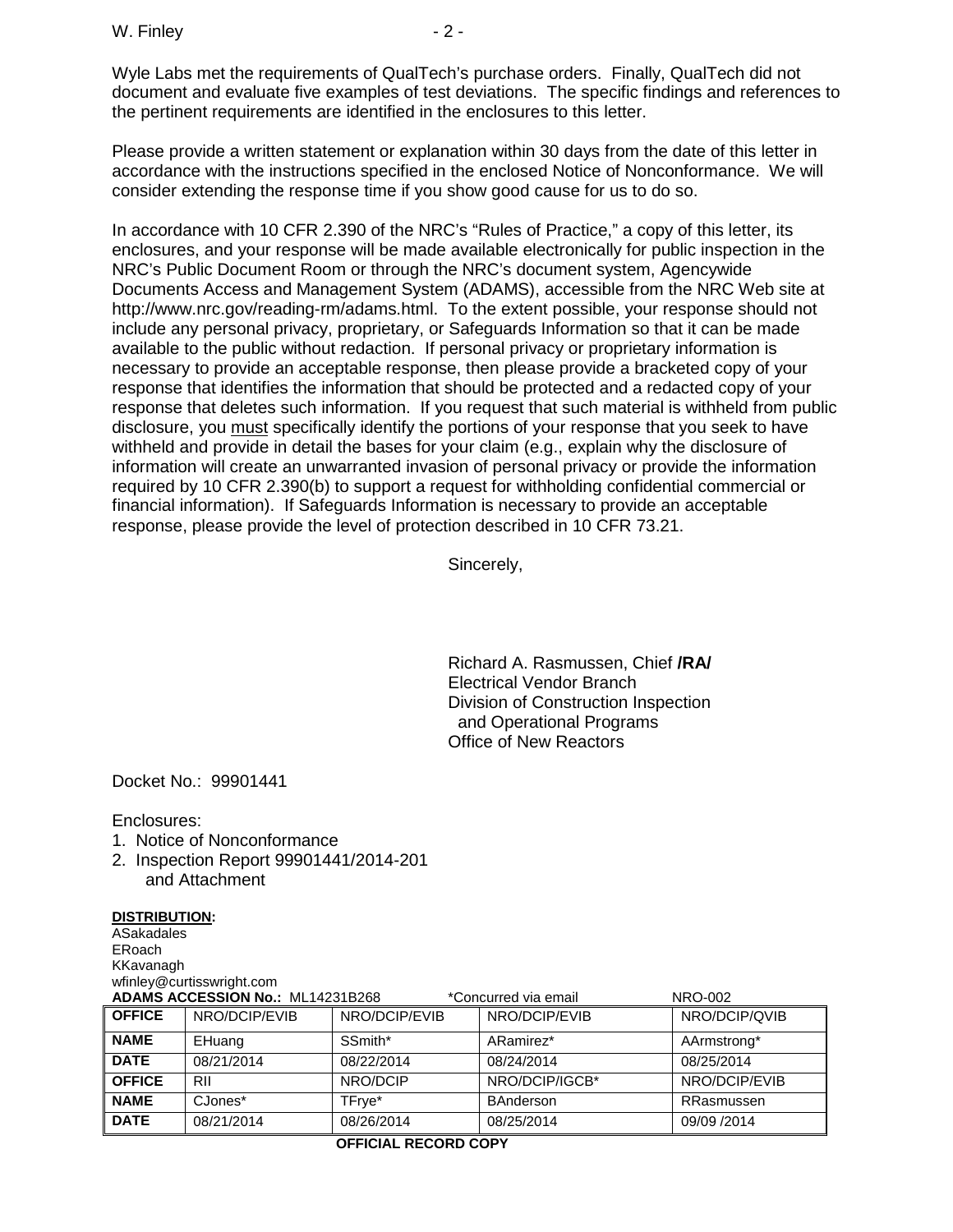### **NOTICE OF NONCONFORMANCE**

Curtiss-Wright QualTech NP **Docket No.: 99901441**<br>
Huntsville, AL 35806 **Discript Almany Control** Inspection Report No.:

Inspection Report No.: 99901441/2014-201

Based on the results of a Nuclear Regulatory Commission (NRC) inspection conducted at the Curtiss-Wright QualTech NP (QualTech) facility in Huntsville, AL, on July 21–25, 2014, certain activities were not conducted in accordance with NRC requirements which were contractually imposed on QualTech by NRC licensees:

A. Criterion III, "Design Control," of Appendix B to Title 10 of the *Code of Federal Regulations* (10 CFR) Part 50, states, in part, that, "Measures shall be established to assure that applicable regulatory requirements and the design basis, as defined in § 50.2 and as specified in the license application, for those structures, systems, and components to which this appendix applies are correctly translated into specifications, drawings, procedures, and instructions."

Contrary to the above, QualTech failed to ensure the design basis/qualification report was correctly translated into the maintenance and installation procedure. Specifically, Section 5.0, "Qualification Maintenance and Installation," of the environmental qualification test report for the  $\frac{1}{2}$  inch Generation 3 EGS quick disconnect (QDC) electrical connectors states in part that, "the o-ring must be discarded and a new o-ring installed prior to reconnection" whenever the connector is disconnected. However, Section 5.0, "Maintenance and Installation," of the instruction for installation of the QDC, states in part that "it is not mandatory that the o-ring be discarded and a new o-ring installed prior to reconnection." Therefore, if a vendor/licensee did not replace the o-ring prior to reconnection, then the original qualification assumptions would not be bounded.

This issue has been identified as Nonconformance 99901441/2014-201-01.

B. Criterion VII, "Control of Purchased Material, Equipment, and Services," of Appendix B to 10 CFR 50 states in part that, "Measures shall be established to assure that purchased material, equipment, and services, whether purchased directly or through contractors and subcontractors, conform to the procurement documents. These measures shall include provisions, as appropriate, for source evaluation and selection, objective evidence of quality furnished by the contractor or subcontractor, inspection at the contractor or subcontractor source, and examination of products upon delivery."

Contrary to the above, QualTech failed to ensure that the electromagnetic interference (EMI) qualification testing services obtained through Wyle Labs met the requirements of QualTech's purchase orders (PO). PO 4500542184 from PSEG to QualTech required the use of Electric Power Research Institute (EPRI) TR-102323, revision 2 and/or revision 3 or NRC Regulatory Guide (RG) 1.180, revision 1 to be used for EMI testing of the general electric transient analysis recording system. These revisions of the EPRI standards require specific International Electrotechnical Commission (IEC) standards to ensure that the EMI testing be performed to specific criteria and test setup. QualTech's PO 60-07956 to Wyle Labs required the use of EPRI TR-102323 revision 3 to be used. However, Wyle Labs used different versions of the IEC standards than those referenced in the applicable EPRI document. QualTech accepted the Wyle report as-is and failed to evaluate if the differences in IEC standards conformed or enveloped PSEG's PO requirements specified for the testing.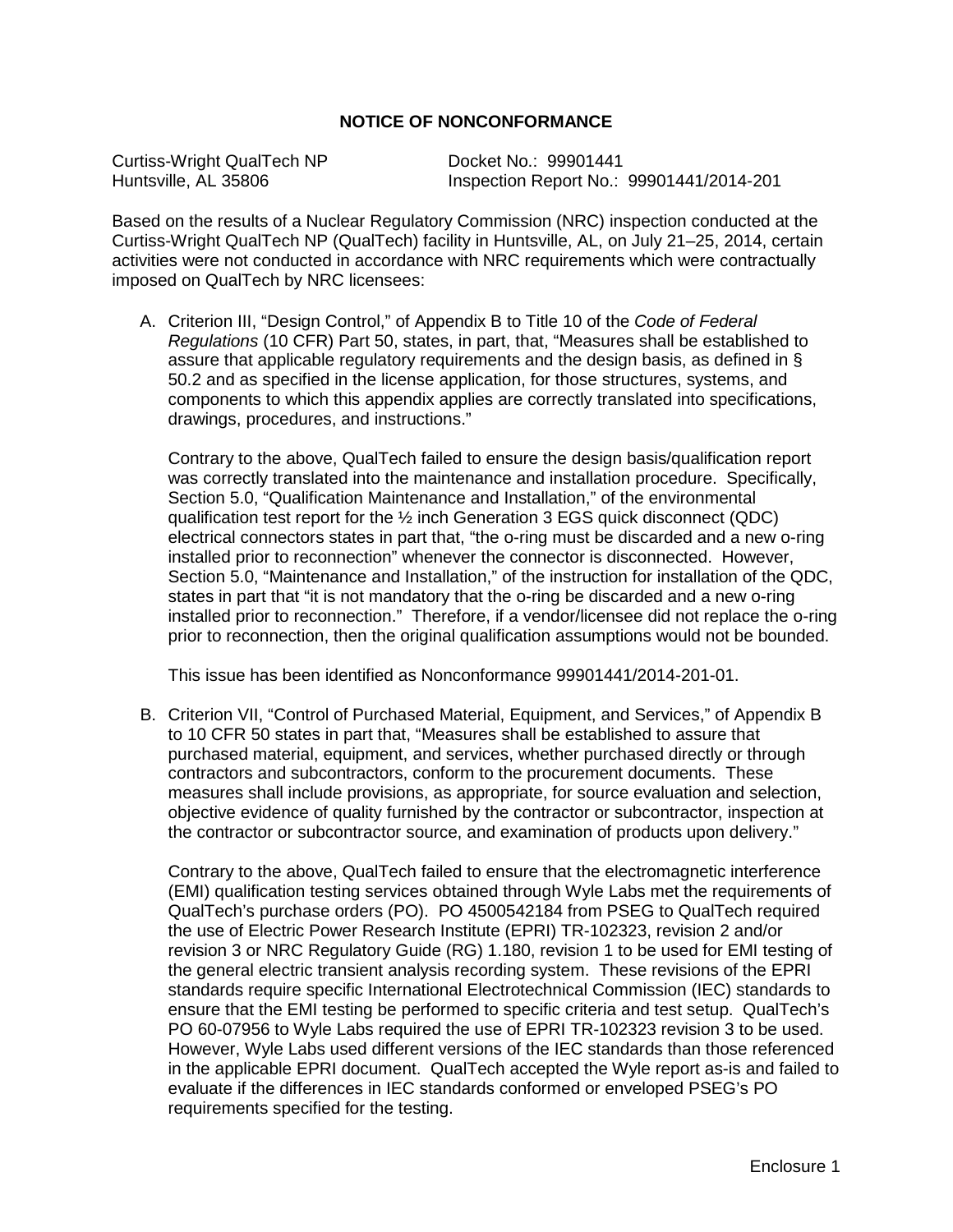This issue has been identified as Nonconformance 99901441/2014-201-02

C. Criterion XI, "Test Control," of Appendix B to 10 CFR 50 states in part that, "A test program shall be established to assure that all testing required to demonstrate that structures, systems, and components will perform satisfactorily in service is identified and performed in accordance with written test procedures which incorporate the requirements and acceptance limits contained in applicable design documents. Test results shall be documented and evaluated to assure that test requirements have been satisfied."

Contrary to the above, the team identified five examples where test requirements were not satisfied and there was no documentation of evaluations for these test deviations. Specifically, QualTech provided test report EGS-TR-HC1741-01 to Rockbestos-Suprenant Cable Corporation (RSCC) for a loss of coolant accident/design basis accident (LOCA/DBA) environmental qualification test of Firewall III insulated wire/cable as follows:

- Electrical current load applied to an RSCC electrical cable during harsh environment qualification testing did not maintain the specified magnitude of 20 amps for the duration of the test. Electrical current decreased to a value of 17.8 amps at 480 seconds and stayed below the required current for the remainder of the test duration. The RSCC test plan stated that samples must be electrically energized at their rated voltage and current as described by the National Electric Code – 2008 which matched QualTech's test report specifying a rated current of 20 amps, however no deviation report or evaluation was done despite the lower value.
- Temperatures applied during a harsh environment testing of RSCC electrical cables remained below the required minimum values at all sensor locations during the first 10 seconds. The measurements recorded by one of the three thermocouples did not reach the required peak temperature of  $441^{\circ}$ F until 90 seconds had elapsed as compared to a required peak at 10 seconds. The measurements by another thermocouple never reached the required peak temperature at all and stayed around  $430^{\circ}$ F.
- Environmental pressure recorded by pressure sensors during the LOCA/DBA test dropped below required minimal values on several instances during the first 400 seconds. At 115 seconds, the lowest measured pressure was about 62 psig where the minimum allowed was 64 psig and at 315 seconds, the lowest measured pressure was about 63 psig where the minimum allowed was 70 psig.
- Photographic records appended to the QualTech test report showed that harsh environment testing of RSCC cables caused extensive cracking and segmentation of some of the cable jackets. In addition, the jacket on one specimen exhibited gross failure from apparent melting. However, the test report conclusion stated that no anomalies had occurred and that degradation to the test specimens was limited to "crazing and cracking." The RSCC test plan stated that qualification of the electrical cable was based upon an assumption that the jacket does not crack.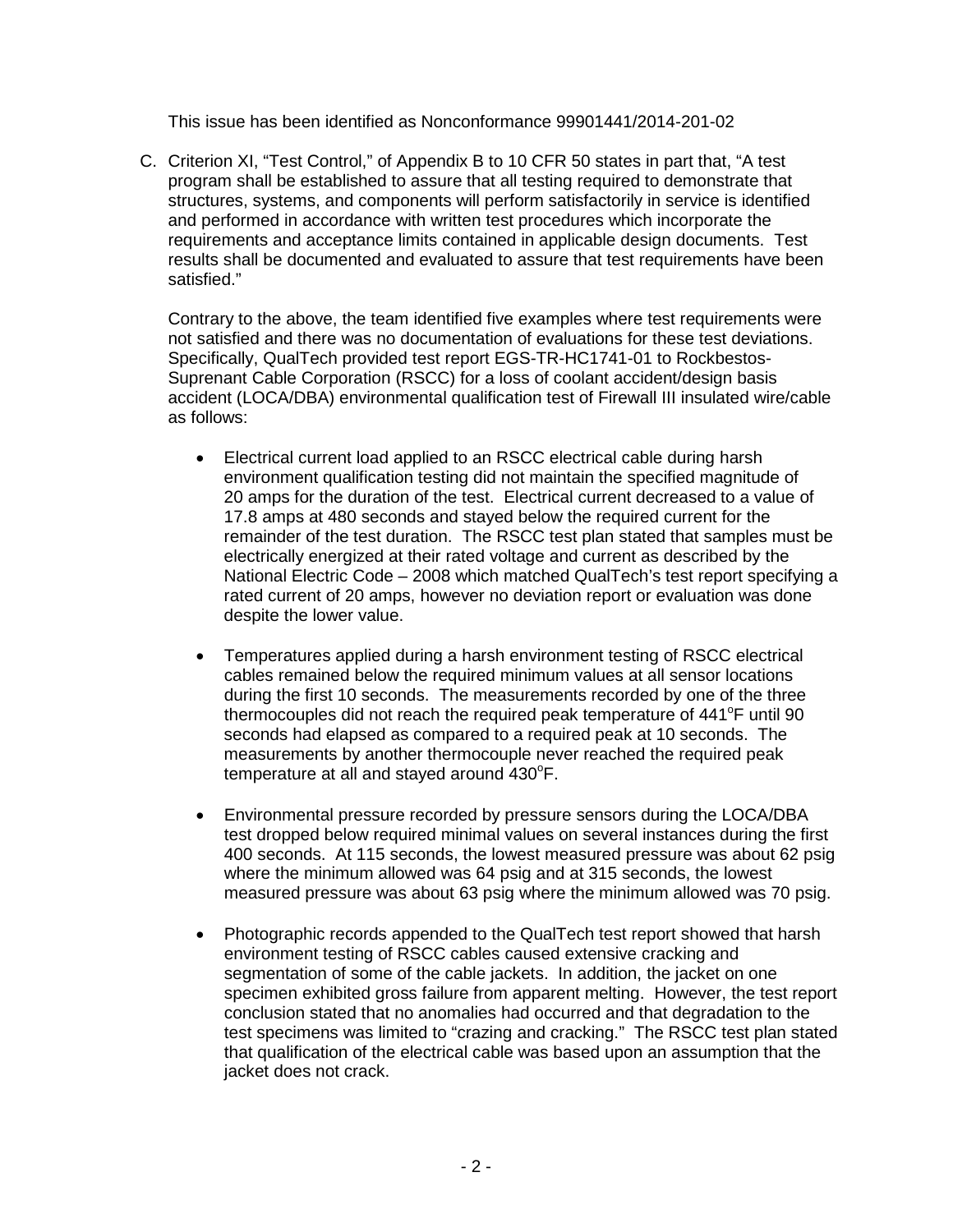Additionally, functional testing of electrical connectors for 8-inch squib valves (Westinghouse test specimen "LP01") did not impose the specified magnitude of 3.7 amps for electrical pulse current during the baseline test. The actual current applied was 3.57 amps. For the post-thermal aging test, the actual current applied was 3.63 amps. For the post-radiation aging test, the actual current applied was 3.53 amps. The NRC inspection team noted that Section 3.3 of Westinghouse test plan APP-PV70-VPH-001 stated that the squib valve design employed a 3.7 amp current to actuate the igniters.

This issue has been identified as Nonconformance 99901441/2014-201-03

Please provide a written statement or explanation to the U.S. Nuclear Regulatory Commission, ATTN: Document Control Desk, Washington, DC 20555-0001, with a copy to the Chief, Construction Electrical Vendor Branch, Division of Construction Inspection and Operational Programs, Office of New Reactors, within 30 days of the date of the letter transmitting this Notice of Nonconformance. This reply should be clearly marked as a "Reply to a Notice of Nonconformance" and should include for each noncompliance: (1) the reason for the noncompliance, or if contested, the basis for disputing the noncompliance; (2) the corrective steps that have been taken and the results achieved; (3) the corrective steps that will be taken to avoid noncompliances; and (4) the date when your corrective action will be completed. Where good cause is shown, consideration will be given to extending the response time.

Because your response will be made available electronically for public inspection in the NRC Public Document Room or through the NRC's Agencywide Documents Access and Management System (ADAMS), accessible from the NRC Web site at http://www.nrc.gov/reading-rm/adams.html, to the extent possible, it should not include any personal privacy, proprietary, or safeguards Information so that it can be made available to the public without redaction. If personal privacy or proprietary information is necessary to provide an acceptable response, then please provide a bracketed copy of your response that identifies the information that should be protected and a redacted copy of your response that deletes such information. If you request withholding of such material, you must specifically identify the portions of your response that you seek to have withheld and provide in detail the bases for your claim of withholding (e.g., explain why the disclosure of information will create an unwarranted invasion of personal privacy or provide the information required by 10 CFR 2.390(b) to support a request for withholding confidential commercial or financial information). If safeguards information is necessary to provide an acceptable response, please provide the level of protection described in 10 CFR 73.21.

Dated this the 9th day of September 2014.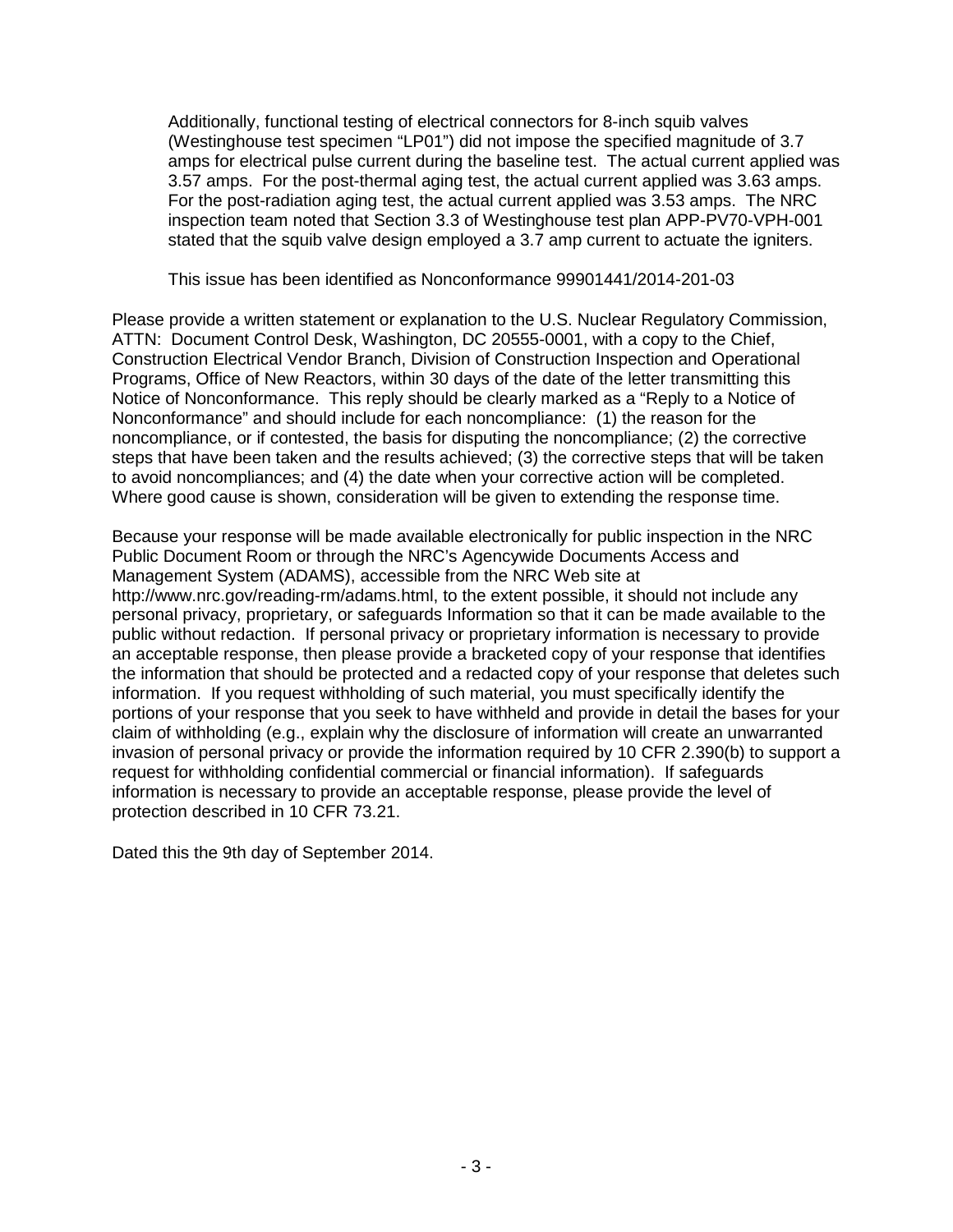### **U.S. NUCLEAR REGULATORY COMMISSION OFFICE OF NEW REACTORS DIVISION OF CONSTRUCTION INSPECTION AND OPERATIONAL PROGRAMS VENDOR INSPECTION REPORT**

| Docket No.:                       | 99901441                                                                                                                                                                                                               |
|-----------------------------------|------------------------------------------------------------------------------------------------------------------------------------------------------------------------------------------------------------------------|
| Report No.:                       | 99901441/2014-201                                                                                                                                                                                                      |
| Vendor:                           | Curtiss-Wright QualTech NP<br>125 West Park Loop<br>Huntsville, AL 35806                                                                                                                                               |
| <b>Vendor Contact:</b>            | Mr. Wiley Finley, Director, Business Segment<br>wfinley@curtisswright.com                                                                                                                                              |
| <b>Nuclear Industry Activity:</b> | Curtiss-Wright QualTech NP, located at 125 West Park Loop,<br>Huntsville, AL, provides electrical connectors, penetration<br>assemblies, motor control centers, and electrical panels to U.S.<br>nuclear power plants. |
| <b>Inspection Dates:</b>          | July 21-25, 2014                                                                                                                                                                                                       |
| <b>Inspection Team Leader:</b>    | Eugene Huang, NRO/DCIP/EVIB                                                                                                                                                                                            |
| NRC inspection team:              | Stacy Smith, NRO/DCIP/EVIB<br>Annie Ramirez, NRO/DCIP/EVIB<br>Aaron Armstrong, NRO/DCIP/QVIB<br>Carl Jones, RII                                                                                                        |
| Approved by:                      | Richard A. Rasmussen, Chief<br><b>Electrical Vendor Inspection Branch</b><br>Division of Construction Inspection and Operational Programs<br><b>Office of New Reactors</b>                                             |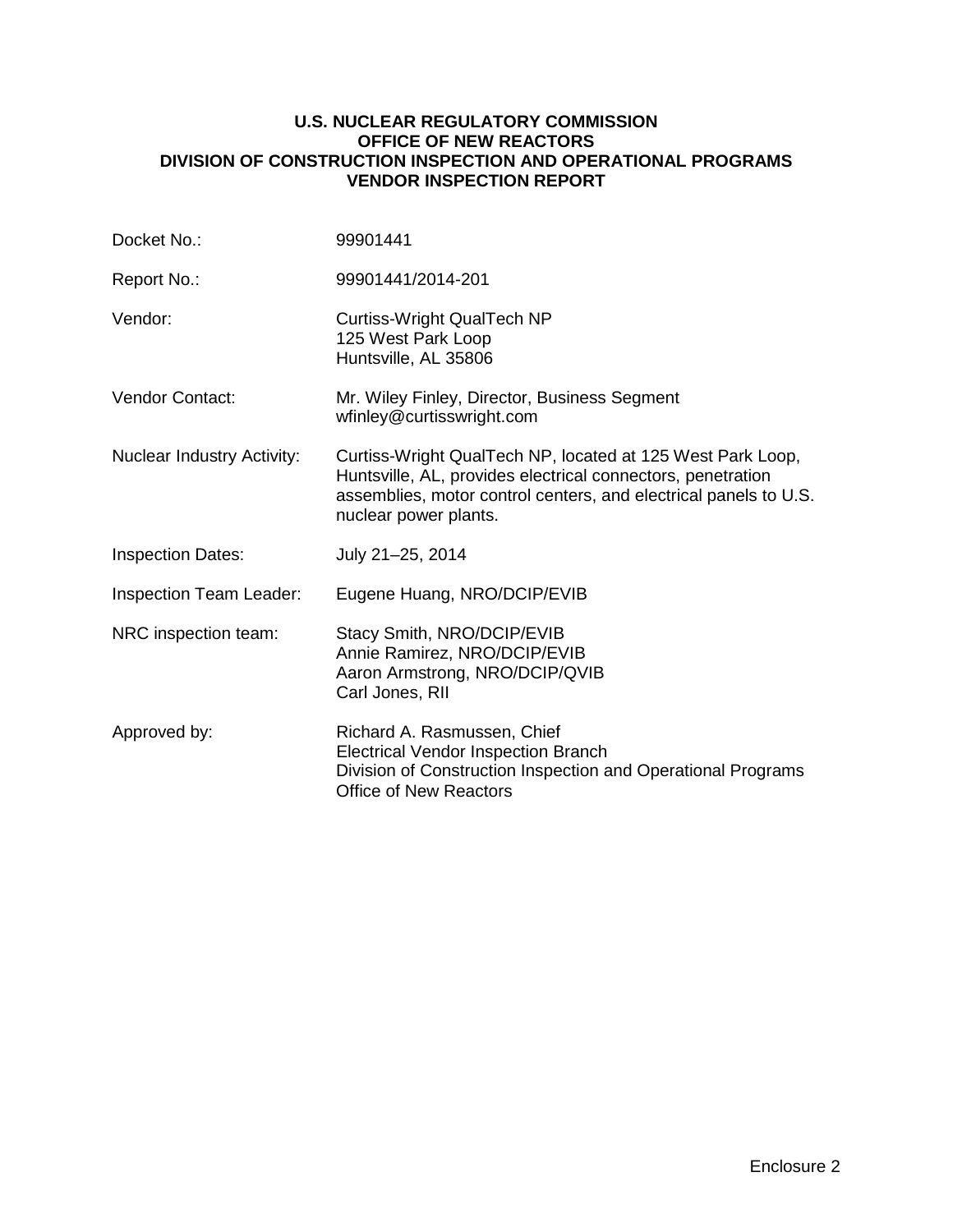## **EXECUTIVE SUMMARY**

#### Curtiss-Wright QualTech NP - Huntsville 99901441/2014-201

The U.S. Nuclear Regulatory Commission (NRC) conducted this vendor inspection to verify that Curtiss-Wright QualTech NP (hereafter referred to as QualTech), implemented an adequate quality assurance (QA) program that complies with the requirements of Appendix B, "Quality Assurance Criteria for Nuclear Power Plants and Fuel Reprocessing Plants," to Title 10 of the *Code of Federal Regulations* (10 CFR) Part 50, "Domestic Licensing of Production and Utilization Facilities," and 10 CFR Part 21, "Reporting of Defects and Noncompliance." This inspection specifically evaluated QualTech's electrical connectors, penetration assemblies, motor control centers, and electrical panels for operating power plants and AP1000 squib valve electrical connectors qualification in relation to inspections, tests, analyses, and acceptance criteria (ITAAC) 2.1.02.07a.i and ITAAC 2.2.03.07a.i. The NRC inspection team reviewed the: oversight of contracted activities; corrective action; commercial grade dedication (CGD); nonconformances; procurement document; design control; 10 CFR 21; audits; inspections; test control; and measuring and test equipment (M&TE) programs. The NRC conducted this inspection at QualTech's facility in Huntsville, AL.

The following regulations served as the bases for this NRC inspection:

- Appendix B to 10 CFR Part 50
- 10 CFR Part 21

The NRC inspection team used Inspection Procedure (IP) 43002, "Routine Inspections of Nuclear Vendors," dated July 15, 2013, IP 43004, "Inspection of Commercial-Grade Dedication Programs," dated April 25, 2011, and IP 36100, "Inspection of 10 CFR Part 21 and Programs for Reporting Defects and Noncompliance," dated February 13, 2012.

The information below summarizes the results of this inspection.

#### 10 CFR Part 21 Program

The NRC inspection team determined that QualTech appropriately translated the requirements of 10 CFR Part 21 into their implementing procedures and, for those activities that the NRC inspection team reviewed, implemented them as required. No findings of significance were identified.

#### Commercial Grade Dedication

The NRC inspection team determined that the implementation of QualTech's programs for CGD activities was consistent with the regulatory requirements of Criterion III, "Design Control," Criterion IV, "Procurement Document Control," Criterion VII, "Control of Purchased Material, Equipment, and Services," Criterion X, "Inspection," and Criterion XI, "Test Control," of Appendix B to 10 CFR Part 50. No findings of significance were identified.

#### Design Control

The NRC inspection team determined that QualTech did not adequately implement the requirements of Criterion III, "Design Control," of Appendix B to 10 CFR Part 50. The NRC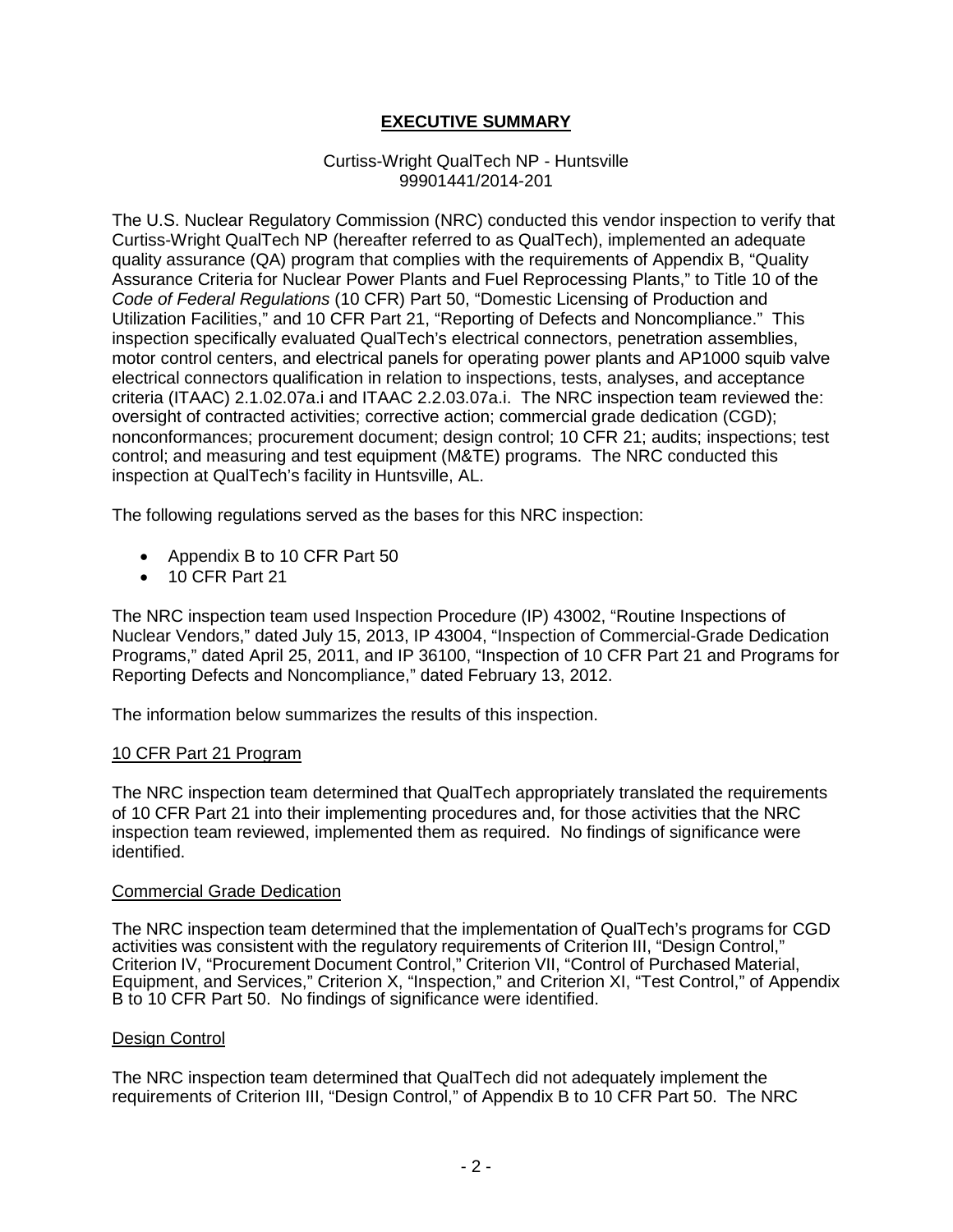inspection team issued Nonconformance 99901441/2014-201-01 for QualTech's failure to ensure that field changes were subjected to the design control measures that were applied to the original design for the Generation 3 EGS quick disconnect electrical connectors.

### AP1000 and Operating Reactor Qualifications

Based on the inspection samples reviewed, the NRC inspection team determined that, with the exception of the notice of nonconformance identified in Section 8, "Test Control," of this report, QualTech's procedures and implementation of equipment qualification activities were consistent with requirements specified in customer orders and the QualTech Quality Assurance Manual. No additional findings of significance were identified.

## Procurement Document Control and Oversight of Contracted Activities

The NRC inspection team determined that QualTech did not adequately implement the requirements of Criterion VII, "Control of Purchased Material, Equipment, and Services of Appendix B to 10 CFR Part 50. The NRC inspection team issued Nonconformance 99901441/2014-201-02 for QualTech's failure to ensure that electromagnetic interference services conformed to the requirements set forth in the purchase documents.

### Measuring and Test Equipment

The NRC inspection team determined that the implementation of QualTech's programs for control of calibration and use of M&TE was consistent with the regulatory requirements of Criterion XII of Appendix B to 10 CFR Part 50. No findings of significance were identified.

### **Inspection**

The NRC inspection team determined that the implementation of QualTech's program for inspection was consistent with the regulatory requirements of Criterion X, "Inspections," of Appendix B to 10 CFR Part 50. No findings of significance were identified.

### Test Control

The NRC inspection team determined that QualTech has not established a program that adequately implements the requirements of Criterion XI, "Test Control," of Appendix B to 10 CFR Part 50. The NRC inspection team issued Nonconformance 99901441/2014-201-03 for QualTech's failure to ensure that deviations from specified test parameters or acceptance criteria (i.e. test anomalies) were not documented and evaluated in accordance with requirements for nonconforming items.

#### Nonconformance Program

The NRC inspection team determined that the implementation of QualTech's program that documents and evaluates nonconformances was consistent with the regulatory requirements of Criterion XV, "Nonconforming Materials, Parts, of Components," of Appendix B to 10 CFR Part 50. No findings of significance were identified.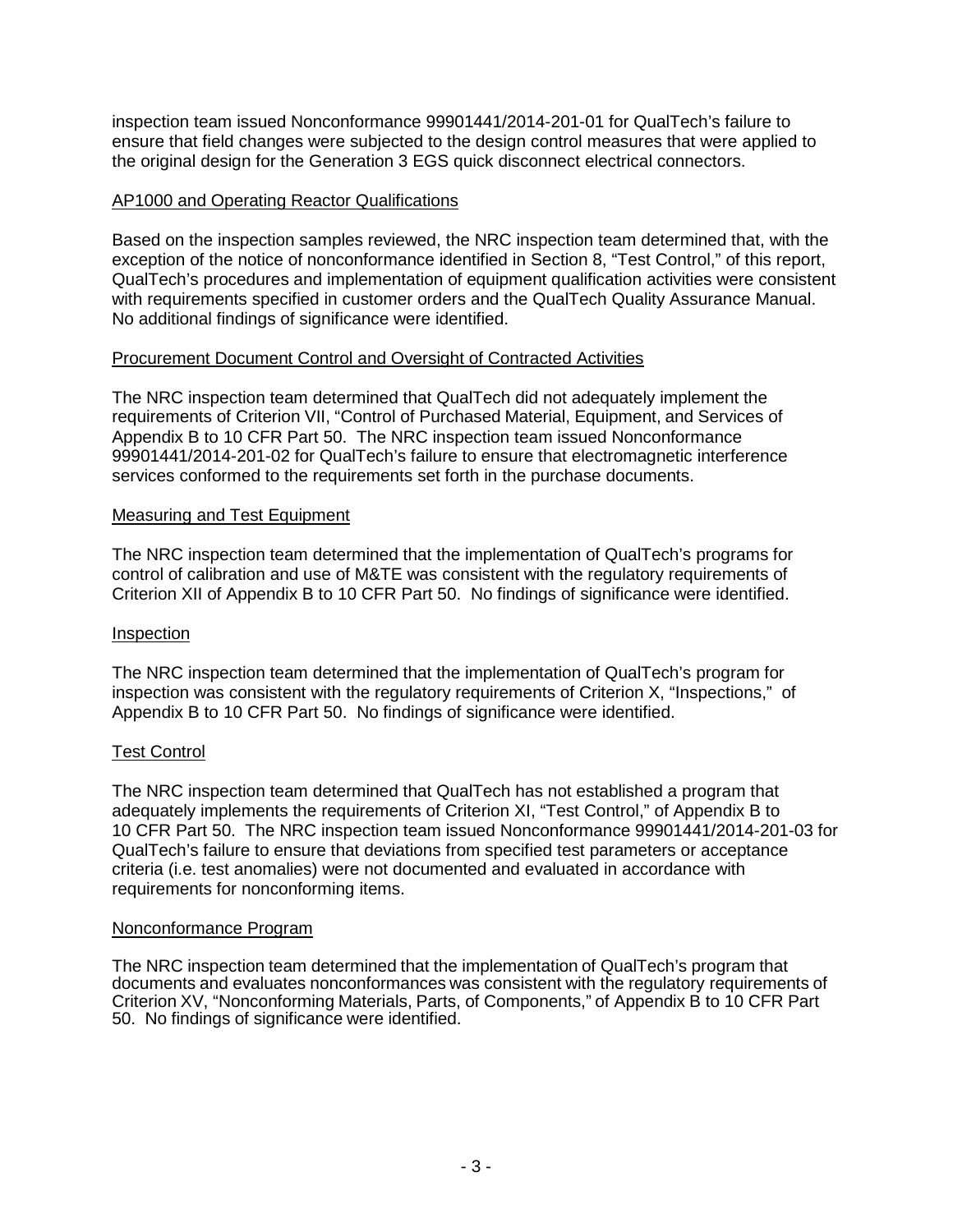### Corrective Action Program

The NRC inspection team determined that the implementation of QualTech's program that documents and evaluates corrective actions was consistent with the regulatory requirements of Criterion XVI, "Corrective Action," of Appendix B to 10 CFR Part 50. No findings of significance were identified.

#### **Internal Audits**

The NRC inspection team determined that the implementation of QualTech's program that adequately controls audit activities was consistent with the regulatory requirements of Criterion XVIII, "Audits," of Appendix B to 10 CFR Part 50. No findings of significance were identified.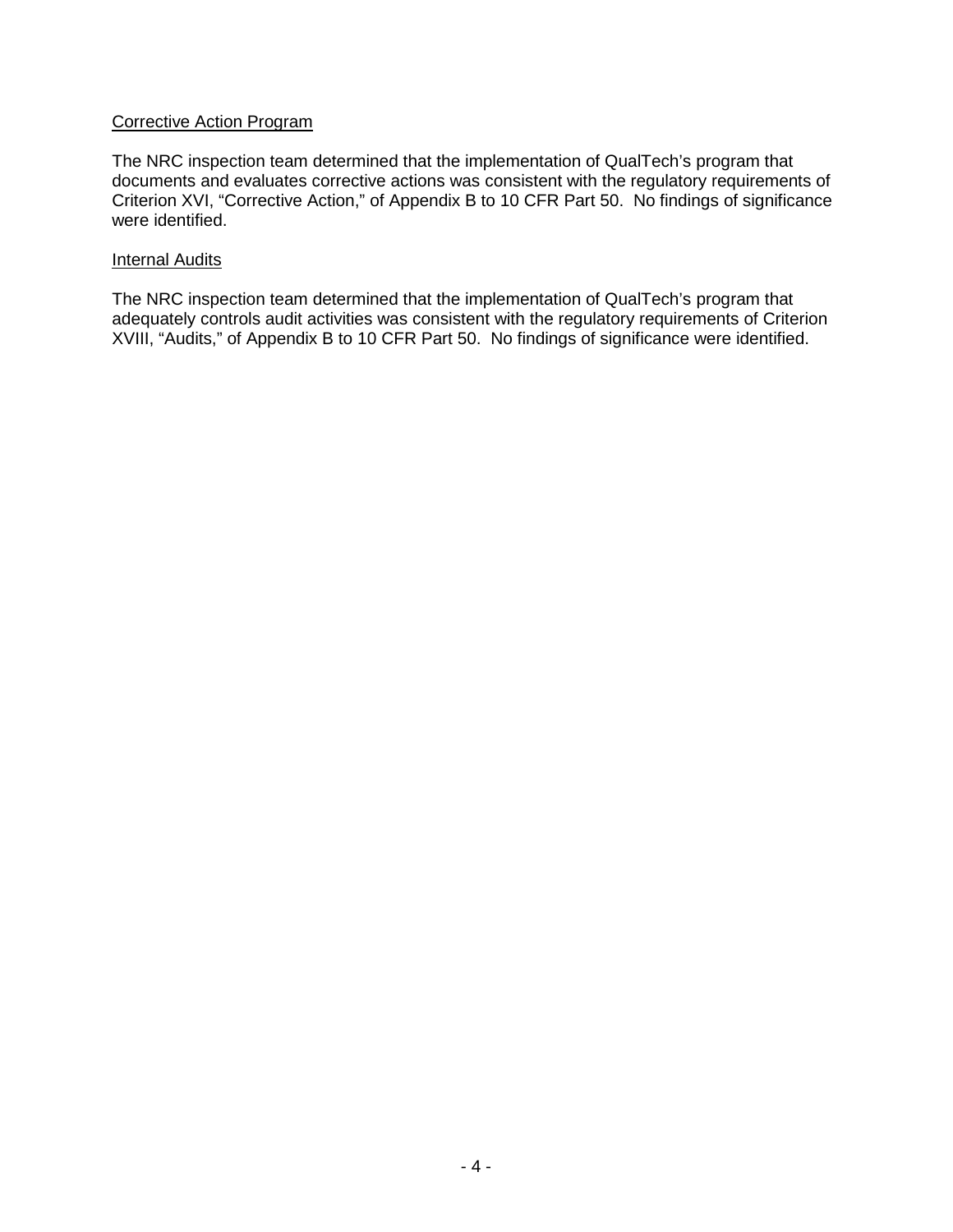# **REPORT DETAILS**

### **1. 10 CFR Part 21**

### a. Inspection Scope

The NRC inspection team reviewed QualTech's policies and implementing procedures that govern its Title 10 of the *Code of Federal Regulations* (10 CFR) Part 21 program to verify compliance with the requirements of 10 CFR Part 21. The NRC inspection team also reviewed QualTech's procedures that govern corrective actions and the control and correction of nonconforming items to verify an adequate link to the 10 CFR Part 21 process. Section 20.0, "10 CFR Part 21 – Reporting of Defects and Noncompliance," of the QAM describes the requirements for complying with 10 CFR Part 21. Standard Operating Procedure (SOP) 19.1, "Reporting of Defects and Noncompliances Per 10 CFR 21," establishes the procedural methods for evaluating deviations and reporting defects.

The NRC inspection team reviewed QualTech's 10 CFR Part 21 policy and procedures and related documentation, and interviewed QA staff members. The inspection team verified that SOP 15.1, "Control of Nonconforming Materials, Parts or Components," and SOP 16.1, "Corrective Action," provide adequate links to the Part 21 procedure. Specifically, the NRC inspection team evaluated implementation of the 10 CFR Part 21 reporting program by sampling required evaluations of deviations from technical requirements that could create a substantial safety hazard. Specifically, the inspection reviewed evaluation 2014-02, failures analysis of Potter & Brumfield Relay, and evaluation 2014-01, potential defect in General Electric Type CR120AD controls relays.

The attachment to this inspection report lists the individuals interviewed and documents reviewed by the NRC inspection team.

#### b. Observations and Findings

No findings of significance were identified.

#### c. Conclusions

The NRC inspection team determined that QualTech appropriately translated the requirements of 10 CFR Part 21 into their implementing procedures and, for those activities that the NRC inspection team reviewed, implemented them as required. No findings of significance were identified.

#### **2. Commercial Grade Dedication**

#### a. Inspection Scope

The NRC inspection team reviewed QualTech's policies and procedures governing the implementation of its CGD program to verify compliance with Criterion III, "Design Control," Criterion IV, "Procurement Document Control," Criterion VII, "Control of Purchased Material, Equipment, and Services," Criterion X, "Inspection," and Criterion XI, "Test Control," of Appendix B to 10 CFR Part 50.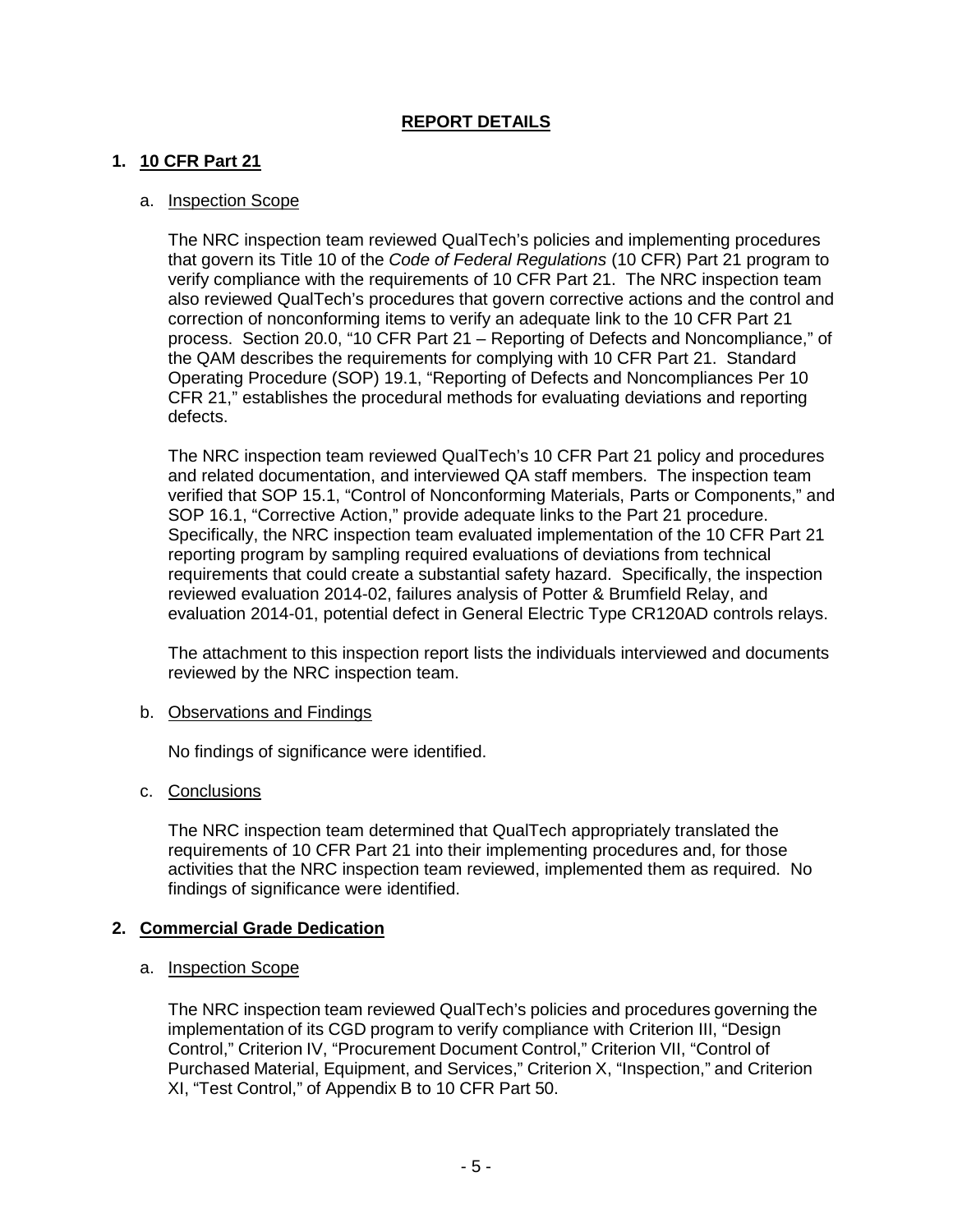The NRC inspection team reviewed QualTech's SOP 20.1, "Dedication of Commercial Grade Items For Nuclear Safety-Related Use and Services," which provides the methodology for dedicating commercial-grade items/services to be used in the manufacture of safety-related activities, including the development of critical characteristics and the respective acceptance criteria. The NRC inspection team reviewed the nuclear-qualified Grayboot-A product line and generic part dedication plans to ensure that critical characteristics for each particular design were included. In addition, the NRC inspection team reviewed a sample of inputs to the dedication process, including: 1) customer/supplier purchase orders (PO), 2) development of critical characteristics, and 3) acceptance process. The NRC inspection team reviewed QualTech surveys of commercial-grade suppliers used for the acquisition of raw materials and services to ensure critical characteristics for commercial grade activities were appropriately tested or verified, and that the commercial grade items and were manufactured in accordance with the supplier's QA program validated by QualTech.

The NRC inspection team observed activities related to the manufacture of safety-related activities to ensure personnel were trained, that procedures were available, and that the proper in-process inspections took place. QualTech's specifications were reviewed and receipt inspection personal were interviewed to verify that manufacturing instructions and procedures were in agreement with activities performed by the operators. The NRC inspection team also observed the receipt inspections for Crimp tooling used in manufacturing to verify that the requirements adequately translated to the dedication plan.

The attachment to this inspection report lists the individuals interviewed and documents reviewed by the NRC inspection team.

### b. Observations and Findings

No findings of significance were identified.

# c. Conclusions

The NRC inspection team determined that the implementation of QualTech's programs for CGD activities was consistent with the regulatory requirements of Criterion III, "Design Control," Criterion IV, "Procurement Document Control," Criterion VII, "Control of Purchased Material, Equipment, and Services," Criterion X, "Inspection," and Criterion XI, "Test Control," of Appendix B to 10 CFR Part 50. No findings of significance were identified.

# **3. Design Control**

### a. Inspection Scope

The NRC inspection team reviewed QualTech's policies and procedures for design control to verify compliance with Criterion III, "Design Control," of Appendix B to 10 CFR Part 50. The NRC inspection team evaluated QualTech's design change control process and procedures established in QualTech's QAM. Specifically, the NRC inspection team reviewed design changes to ensure they would not invalidate qualification with respect to seismic, aging, radiation, and electrical properties. The NRC inspection team specifically reviewed design changes related to the AP1000 squib valve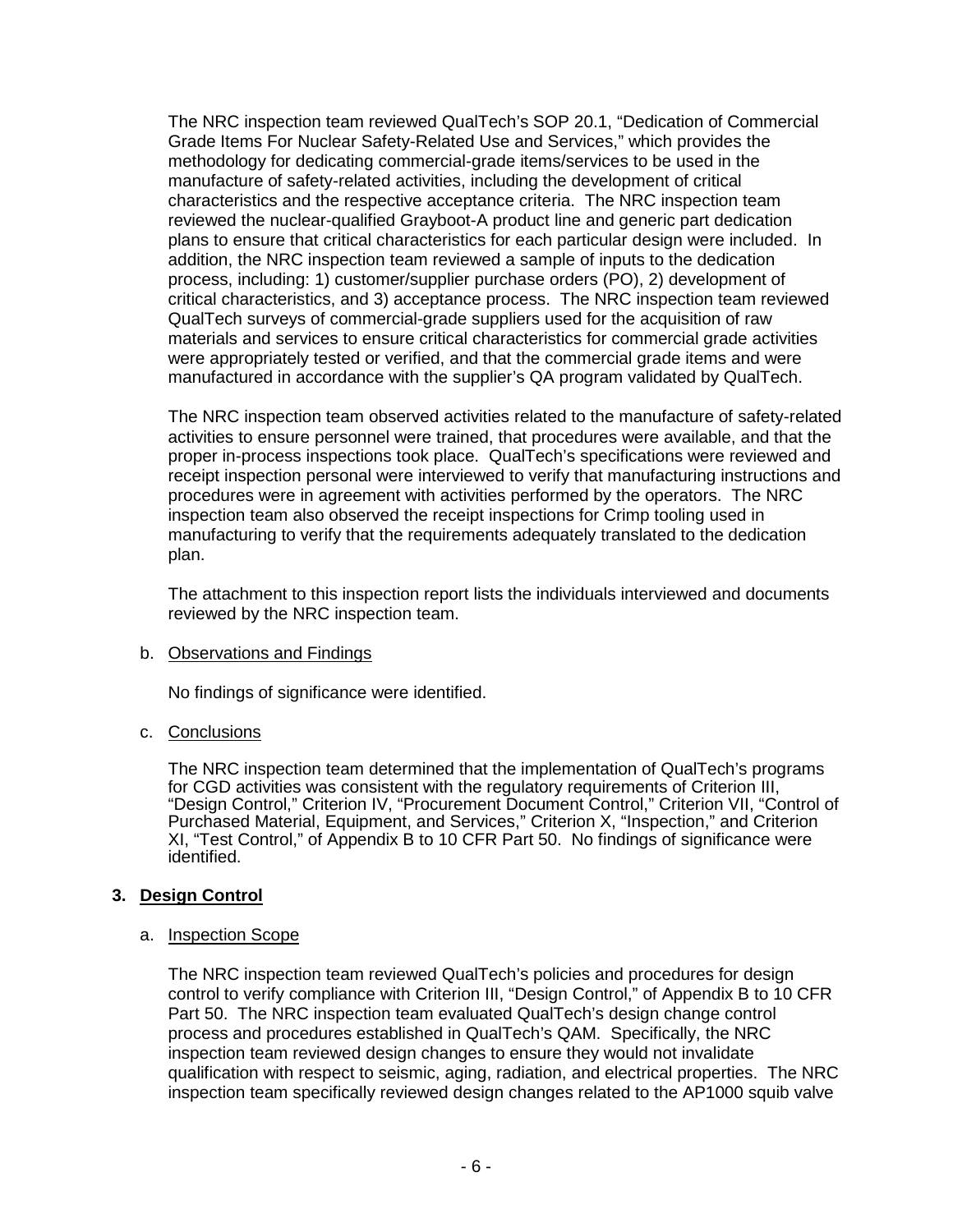connector assembly, the Generation 3 EGS quick disconnect electrical connectors, and changes related to Grayboot electrical connectors.

The attachment to this inspection report lists the individuals interviewed and documents reviewed by the NRC inspection team.

### b. Observations and Findings

The NRC inspection team found that QualTech failed to ensure that field changes were subjected to the design control measures that were applied to the original design for Generation 3 EGS QDC electrical connectors. Specifically, Section 5.0, "Qualification Maintenance and Installation," of the environmental qualification test report for the  $\frac{1}{2}$ inch Generation 3 EGS QDC electrical connectors states that the, "…o-ring must be discarded and a new o-ring installed prior to reconnection" whenever the connector is disconnected. However, the NRC inspection team identified that Section 5.0, "Maintenance and Installation," of the instruction for installation of the QDC, as noted in report no. EGS-TR-23066-04, states in that it is not mandatory that the o-ring be discarded and a new o-ring installed prior to reconnection. QualTech immediately opened QA corrective action report 2014-006, dated July 24, 2014, to document the discrepancy between the qualification report and the installation instructions. QualTech informed the NRC inspection team that this product has been shipped to multiple customers, such as Topworx, Inc. in accordance with PO 23066-42. It is not clear if any shipped QDCs have been installed, since their original intended use is for the AP1000 reactors, but if the QDC has been installed and disconnected/reconnected without replacing the O-ring, it may not be bounded by qualification report EGS-TR-23009-14 and able to perform its intended safety function if the O-ring was damaged.

This issue has been identified as Nonconformance 99901441/2014-201-01.

d. Conclusions

The NRC inspection team determined that QualTech did not adequately implement the requirements of Criterion III, "Design Control," of Appendix B to 10 CFR Part 50. The NRC inspection team issued Nonconformance 99901441/2014-201-01 for QualTech's failure to ensure that field changes were subjected to the design control measures that were applied to the original design for generation 3 EGS QDC electrical connectors.

### **4. AP1000 and Operating Reactor Qualifications**

### a. Inspection Scope

The NRC inspection team examined the implementation of equipment qualification activities for components and assemblies that had been designated for use in the AP1000 reactor plant design. Qualification test procedures, instructions, and records were compared to the requirements of customer specifications, specified industry standards, and as applicable, the AP1000 Design Criteria Document (DCD), Tier 2, Appendix 3D to confirm test parameters and acceptance criteria conformed to defined requirements.

Equipment qualifications for the following items were reviewed by the NRC inspection team: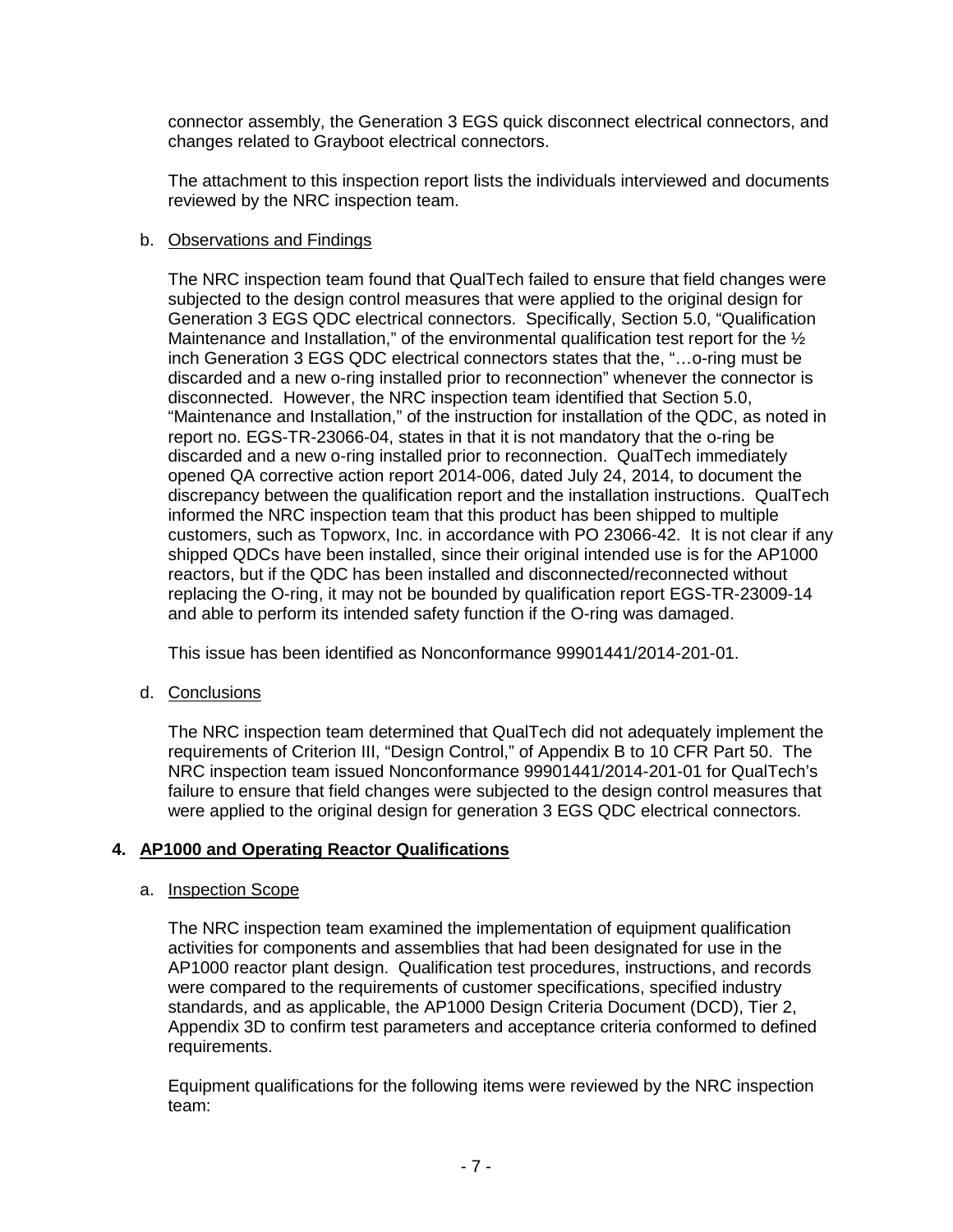#### a.1 Review of Qualification of Squib Valve Electrical Connector Assemblies

The review of equipment qualification test procedure EGS-TR-23063-011 determined that the sequence of testing accurately followed the sequence specified in Westinghouse test plan APP-PV70-VPH-001, and was generally consistent with the AP1000 DCD, Tier 2, Appendix 3D and Institute of Electrical and Electronics Engineers (IEEE) 572-1985, "IEEE Standard for Qualification of Class 1E Connection Assemblies for Nuclear Power Generating Stations." Qualification tasks included baseline tests, radiation (gamma) aging, thermal cycle aging, vibration aging, seismic testing (both single frequency sinusoidal motion sweeps and multifrequency tests), containment pressure test, design basis accident test, and submergence tests.

The NRC inspection team evaluation of a March 18, 2014, radiation aging report by subcontractor Southwest Research determined that that radiation dose rates and total integrated dose conservatively conformed to parameters specified in requirement documents. Similarly, the NRC inspection team's review of QualTech records for aging of test specimens from effects of non-seismic vibration and operating basis earthquakes determined that the required parameters and methodologies were correctly implemented for those environmental factors.

The NRC inspection team reviewed data acquisition system reports of random multifrequency simulations of safe shutdown earthquakes for aged specimens of electrical connectors for 8-inch squib valves and 14-inch squib valves. Data showed that amplitudes and frequencies of input motions applied to the specimens conservatively enveloped the required test spectra. A comparison of QualTech test procedure EGS-TR-23063-011 to Westinghouse test plan APP-PV70-VPH-001 determined that the required test spectra accurately applied the margins defined for the required response spectra.

Direct observation of harsh environment testing (i.e. "design basis accident (DBA) testing") of 14-inch squib connectors determined that the test configuration conformed to requirements and the sequence of testing followed the test procedure, including pre-test baseline functional testing of continuity, insulation resistance, and connector functionality. The pressure and temperature applied to the connectors generally enveloped the required values.

The NRC inspection team reviewed results for submergence testing for aged specimens of electrical connectors for 8-inch squib valves that was conducted following the conclusion of DBA testing. The NRC inspection team noted that submergence testing was not required for the connectors for the 14-inch squib valves. Data showed that chemical composition, chemical reactivity, and time of exposure for the test conservatively enveloped the required test profile. A comparison of QualTech test procedure EGS-TR-23063-011 and Westinghouse test plan APP-PV70-VPH-001 determined that the required test parameters accurately applied the margins defined for the test activity.

#### a.2 Review of Qualification of NAMCO Limit Switches

The review of test report EGS-TR-HC911-01 determined that parameters and test scope defined for environmental and seismic testing of NAMCO Limit Switches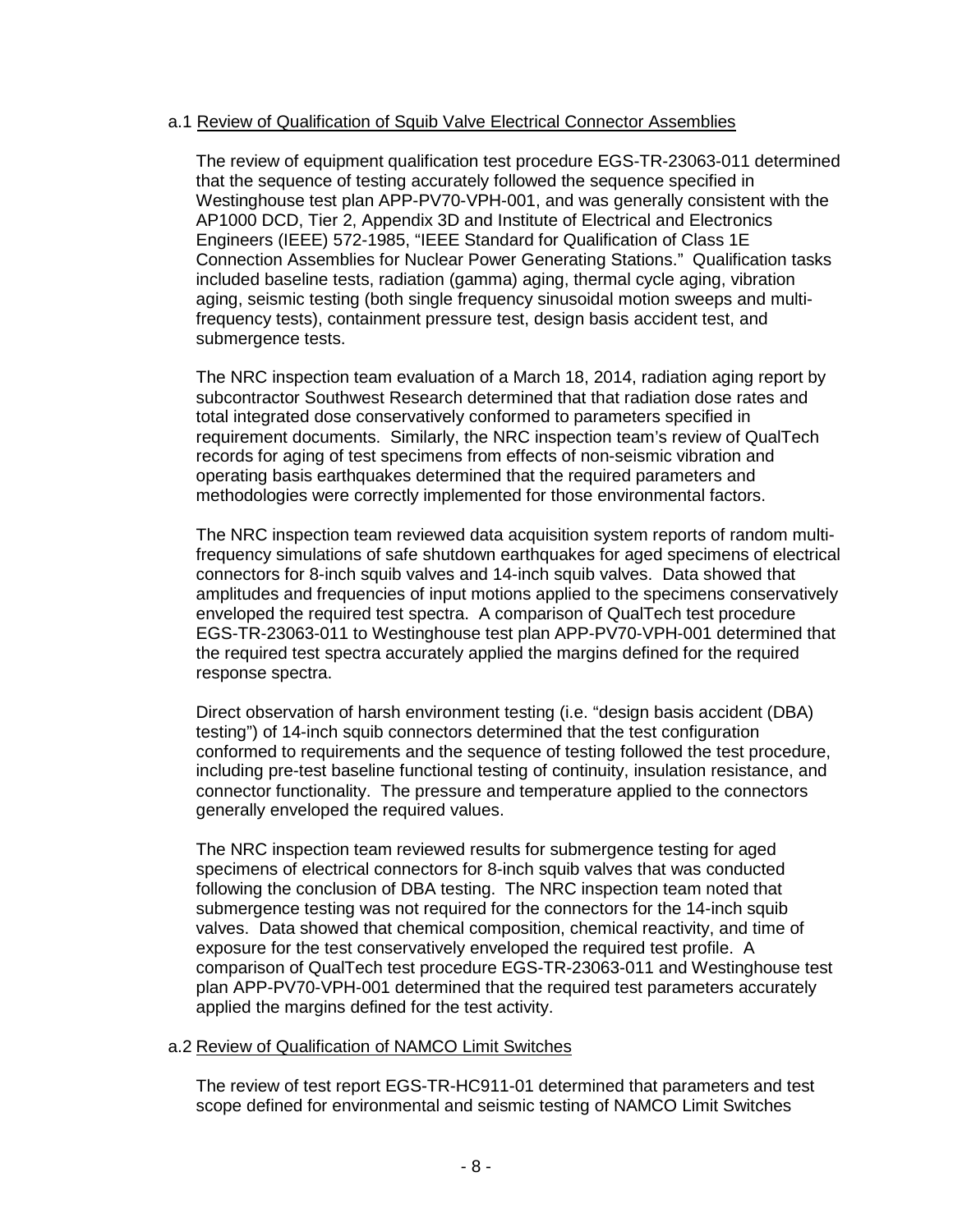incorporated the requirements specified in the applicable portions of NAMCO PO PRT1570-00 as outlined in QualTech work order HJ2436-HC911. The test requirements were found to be consistent with IEEE-344-1975 "Seismic Qualification of Class 1E Equipment." As documented on Appendix II of the test report EGS-TR-HC911-01, the duration of the simulated design basis seismic event was 90 minutes per axis. The switches were tested for frequencies between 2 – 64 hertz with an acceleration of 6.6 times gravitational acceleration. After completion of seismic testing, the active components of the limit switches (i.e. the switches) were submitted to DBA testing. The passive components (i.e. the magnets) were exposed to the effects of a design basis high steam line break accident. Functionality of the test specimens was verified before and after testing by visual inspection and through gap distance activation measurements.

### a.3 Review of Qualification of RSCC Electrical Cable

The review of test report EGS-TR-HC1741-01 determined that parameters and test scope defined for harsh environment testing of RSCC electrical cable incorporated the requirements specified in the applicable portions of RSCC test plan TP-1201 as outlined in QualTech work order HC1741. As documented in Section 3.1.2 of the test report, the duration of the simulated DBA/loss of coolant accident (LOCA) was limited to the initial 1,500 seconds of the accident profile, and was intended to represent the transient portion of the DBA/LOCA profile. Functionality of the test specimens after testing was verified by visual inspection and through insulation resistance measurements.

The attachment to this inspection report lists the individuals interviewed and documents reviewed by the NRC inspection team.

### b. Observations and Findings

No findings of significance were identified.

# c. Conclusions

Based on the inspection samples reviewed, the NRC inspection team determined that, with the exception of the notice of nonconformance identified in section 8, "Test Control," of this report, QualTech's procedures and implementation of equipment qualification activities were consistent with requirements specified in customer orders and the QualTech QAM. No additional findings of significance were identified.

# **5. Procurement Document Control and Oversight of Contracted Activities**

### a. Inspection Scope

The NRC inspection team reviewed QualTech's policies and implementing procedures that govern the implementation of QualTech's oversight of contracted activities to verify compliance with Criterion IV, "Procurement Document Control," and Criterion VII, "Control of Purchased Material, Equipment, and Services," of Appendix B to 10 CFR Part 50. Specifically, the NRC inspection team verified that applicable quality requirements, including technical, regulatory, and reporting requirements, were specified in the procurement documents reviewed and extended to lower-tier suppliers when necessary. Additionally, the NRC inspection team reviewed the procedures and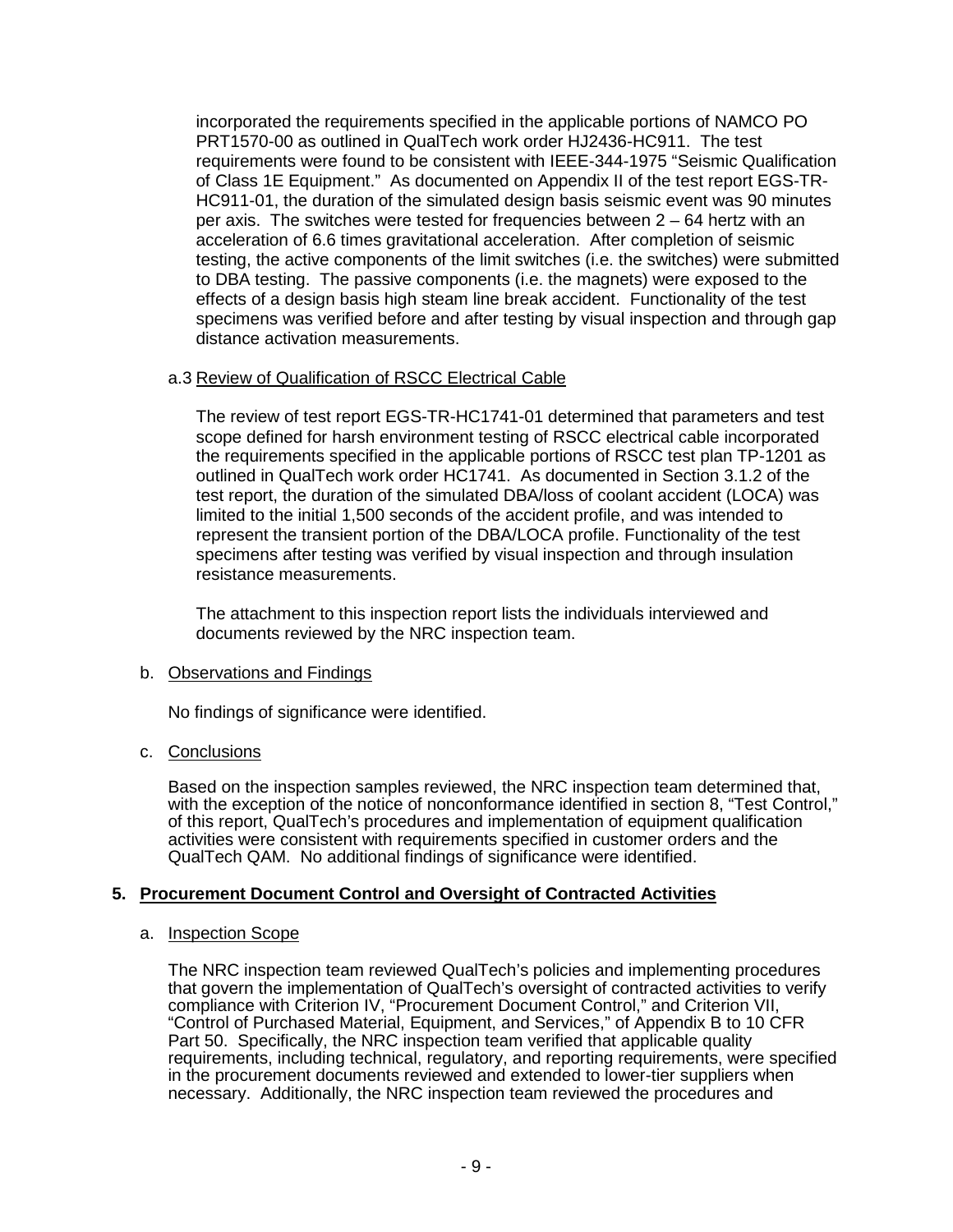implementation to select and qualify vendors supplying basic components and services, through a sample of certificates of calibrations, audits, surveys, and receiving inspections.

The attachment to this inspection report lists the individuals interviewed and documents reviewed by the NRC inspection team.

### b. Observations and Findings

The NRC inspection team identified that QualTech failed to ensure that the EMI qualification testing services obtained through Wyle Labs met the requirements of QualTech's POs. PO 4500542184 from PSEG to QualTech required the use of EPRI TR-102323, revision 2 and/or revision 3 or NRC RG 1.180, revision 1 to be used for EMI testing of the general electric transient analysis recording system. The NRC inspection team noted that QualTech chose to conform to EPRI TR-102323 revision 3 in their PO 60-07956 to Wyle Labs. The NRC inspection team identified that Wyle Labs used different versions of the International Electrotechnical Commission (IEC) standards than those referenced in the applicable EPRI document and there was no evaluation performed to evaluate the acceptance of the differences. QualTech accepted the report as is. The NRC inspection team discussed with QualTech staff how the differences in revision of IEC standards may have less conservative assumptions regarding test equipment, equipment setup, and test parameters.

This issue has been identified as Nonconformance 99901441/2014-201-02.

c. Conclusions

The NRC inspection team determined that QualTech did not adequately implement the requirements of Criterion VII, "Control of Purchased Material, Equipment, and Services of Appendix B to 10 CFR Part 50. The NRC inspection team issued Nonconformance 99901441/2014-201-02 for QualTech's failure to ensure that EMI services conformed to the requirements set forth in the purchase documents.

### **6. Measuring and Test Equipment**

#### a. Inspection Scope

The NRC inspection team examined the implementation of controls for use and protection of instruments used to obtain measurements of safety-related process parameters and equipment configurations.

SOP 12.1, "Control of Measuring and Test Equipment," was reviewed to confirm the procedure addressed the requirements of the corporate QAM and 10 CFR Part 50, Appendix B. The review evaluated whether the procedure provided controls for certifying the calibration of tools and instruments and established measures to assure the accuracy of the devices possessed valid relationships to nationally recognized standards.

The inspection scope included a review of a sample of five deviation reports issued to document instances where measuring and test equipment were found out of tolerance. The review was performed to confirm that nonconforming conditions had been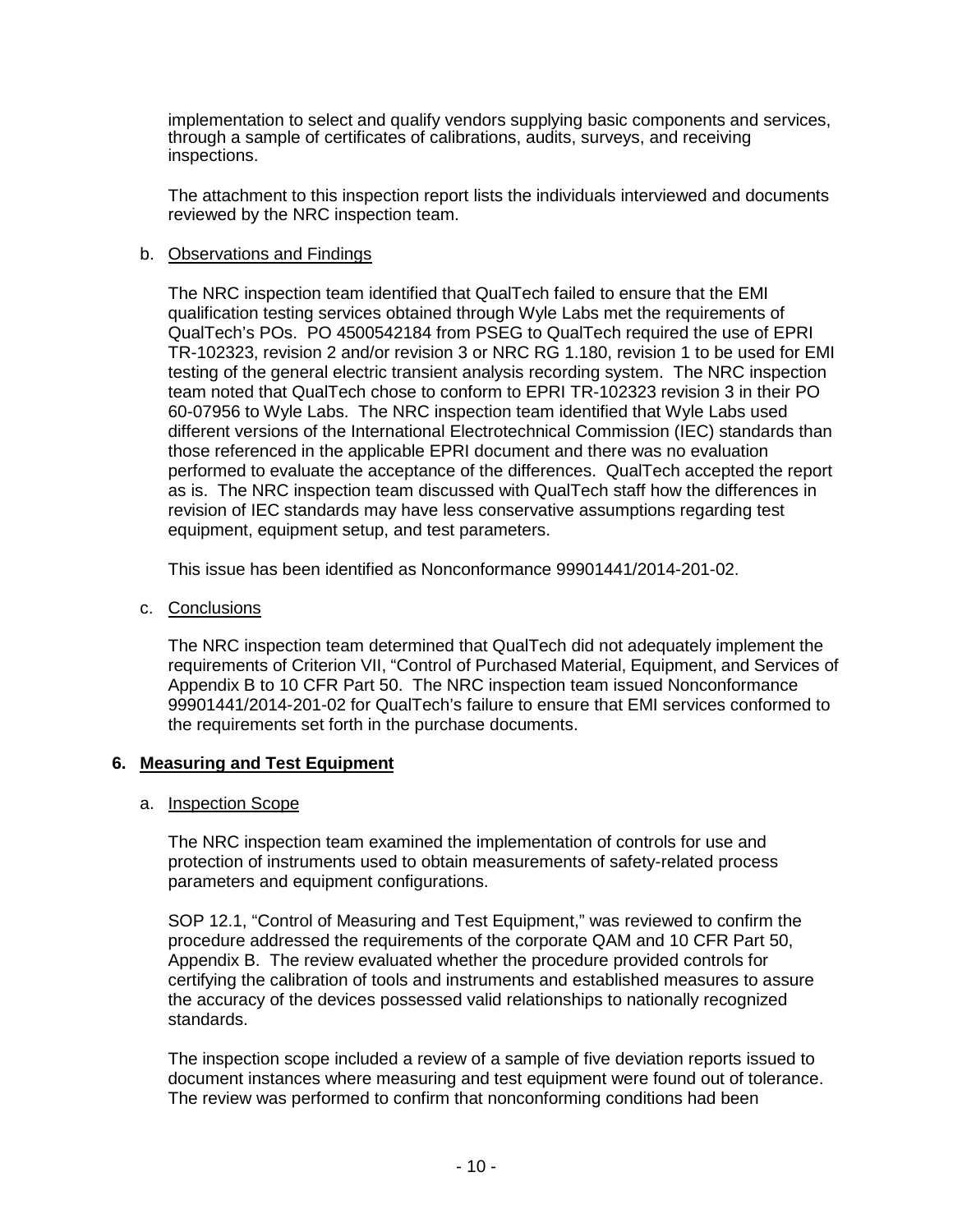documented and were provided evaluations to determine whether adverse effects had resulted from prior use of the devices.

The NRC inspection team evaluated a sample of calibration records for the qualification equipment use by QualTech. All calibrations were performed in house with the exception of the calibration of the seismic table accelerometers. Calibration services for the accelerometers were contracted to Technical Maintenance Incorporated. The NRC inspection team determined that the supplier was on the approved supplier list and was authorized to provide calibration services traceable to National Institute of Standards and Technology (NIST) standards. In addition, the NRC inspection team confirmed that all calibrations were performed annually by qualified personnel.

Direct observations of M&TE used for test and inspection activities determined that the equipment was within their calibration due dates and the selection of M&TE were consistent with tolerances described in test procedures. The inspector did not found any anomaly related to the calibration of the equipment.

The inspection sample included the following measuring and test equipment:

- EGS-160, Hipotronics AC/DC Hipot Tester
- EGS-296, Dytran Accelerometer
- EGS-354, Dytran Accelerometer
- EGS-356, Dytran Accelerometer
- EGS-421, Mensor Digital Pressure Transducer
- EGS-474, Primary Current Injection Test Set
- EGS-546, Dytran Accelerometer
- EGS-548, Dytran Accelerometer
- EGS-563, VR8500 Vibrational Controller
- EGS-611, GSG Go/No Go Thread Ring Gage
- EGS-624, Digital Multimeter
- EGS-667, Clamp-on Ammeter
- EGS-688, Agilent Data Acquisition System
- EGS-716, Agilent Multiplexer Card
- EGS-825, Pressure Transducer
- EGS-827, Pressure Transducer
- EGS-872, Thermocouple
- EGS-874, Thermocouple
- EGS-989, VR8500 Vibrational Controller

The attachment to this inspection report lists the individuals interviewed and documents reviewed by the NRC inspection team.

#### b. Observations and Findings

No findings of significance were identified.

c. Conclusions

The NRC inspection team determined that the implementation of QualTech's programs for control of calibration and use of M&TE was consistent with the regulatory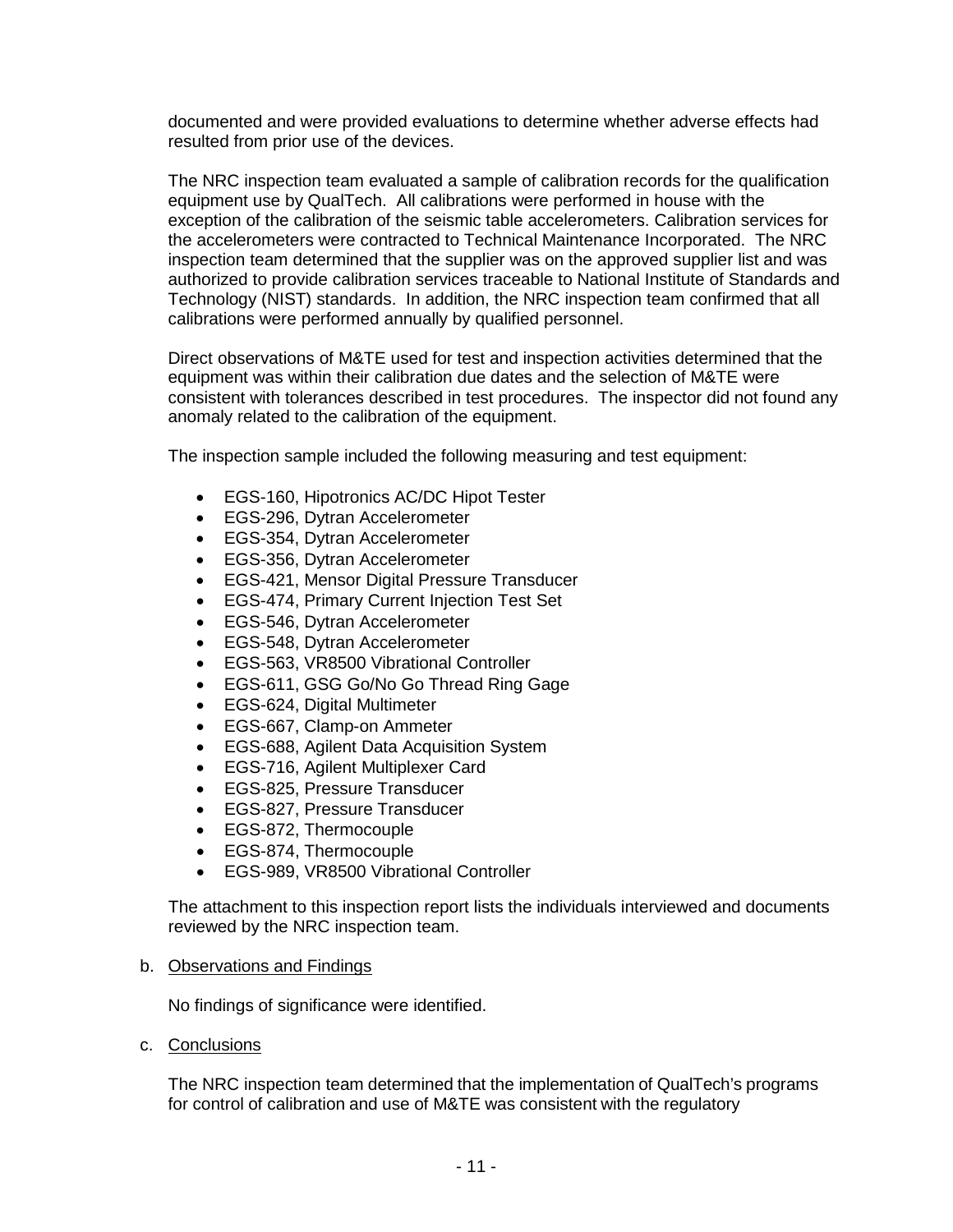requirements of Criterion XII of Appendix B to 10 CFR Part 50. No findings of significance were identified.

### **7. Inspection**

### a. Inspection Scope

The NRC inspection team evaluated the implementation of inspections that were conducted to verify the conformance of safety-related items and activities to specified requirements. The inspection scope included direct observation of inspection activities, interviews with responsible inspection personnel, and reviews of procedures, specifications, and records.

SOP 10.1, "Inspection Procedures," was reviewed to confirm the procedure addressed the requirements of the corporate QAM and 10 CFR Part 50, Appendix B. In addition, procedure EGS-TR-23063-011 was reviewed to confirm the requirements of the SOP were addressed for inspections of squib valve electrical connectors, including specifying the type of observations required, identifying items inspected, documenting the results of examinations and tests, and identifying and dating the authorized representative for the activities witnessed.

The NRC inspection team also reviewed records of post-test visual inspections of electrical cable as documented in qualification report EGS-TR-HC1741-01. The review was performed to determine whether results were adequately documented in accordance with specified requirements.

Direct observations were conducted of QualTech quality inspectors as they verified the structural integrity of NAMCO limit switches during dynamic seismic testing. The observations included interviews with the quality inspection personnel and an evaluation whether their inspections were implemented in accordance with approved instructions.

The attachment to this inspection report lists the individuals interviewed and documents reviewed by the NRC inspection team.

### b. Observations and Findings

No findings of significance were identified.

c. Conclusions

The NRC inspection team determined that the implementation of QualTech's program for inspection was consistent with the regulatory requirements of Criterion X, "Inspections," of Appendix B to 10 CFR Part 50. No findings of significance were identified.

### **8. Test Control**

### a. Inspection Scope

The NRC inspection team examined the implementation of equipment qualification tests that were performed to verify the equipment designs adequately addressed specified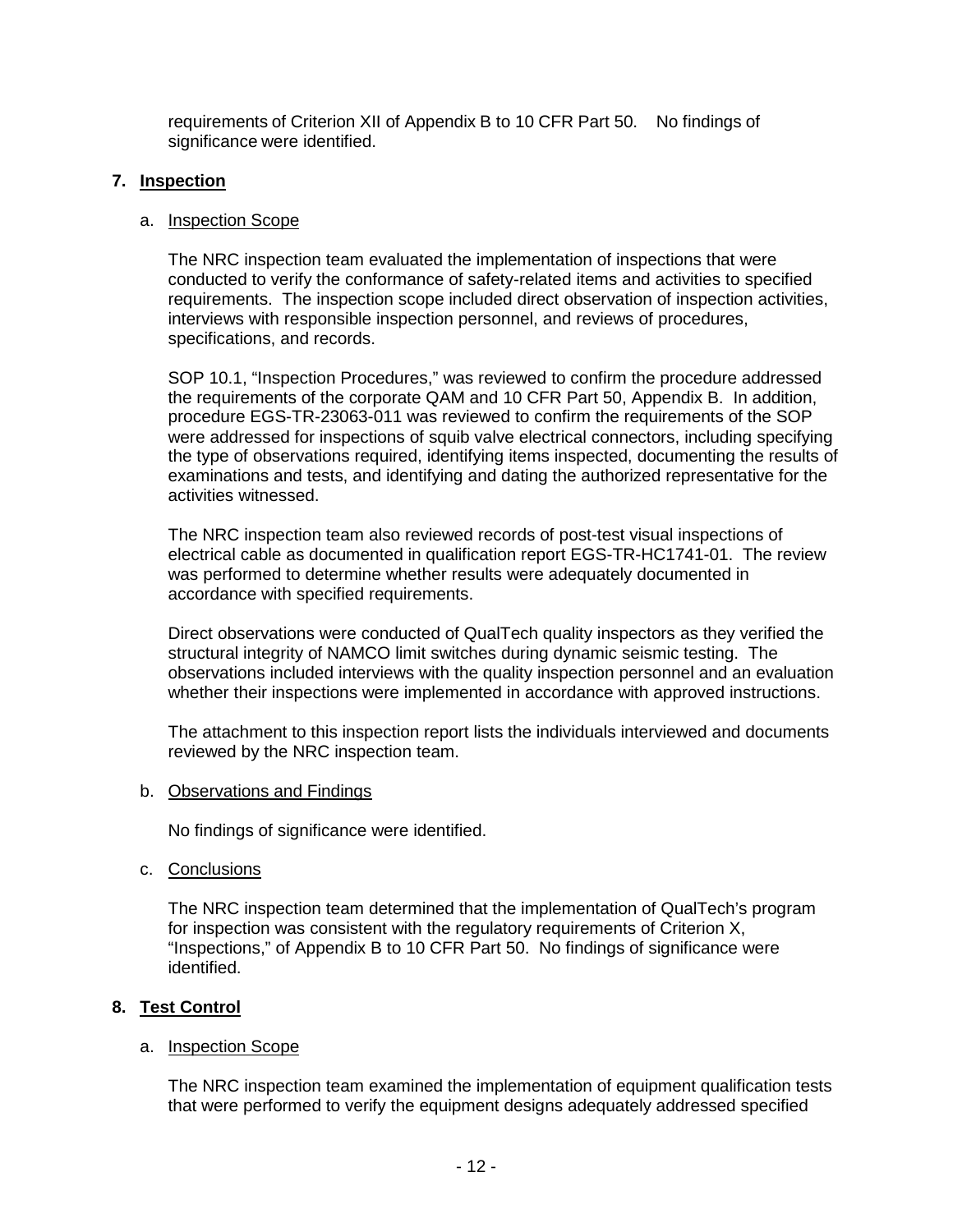requirements for performance under worst case earthquakes and harsh operating environments.

SOP 11.1, "Test Control," was reviewed to confirm the procedure addressed the requirements of the corporate QAM and 10 CFR Part 50, Appendix B. In addition, procedure EGS-TR-23063-011 was reviewed to confirm the requirements of the SOP were addressed for qualification testing of safety-related squib valve electrical connectors. Elements of the test procedure evaluated for this inspection included the adequacy of test requirements and acceptance criteria in flowing down applicable design requirements and technical guidance. Test records were reviewed for adequacy of information recorded, including identification of test personnel, documentation of results, and reviews for acceptability of results.

The NRC inspection team also reviewed records of harsh environment testing of Rockbestos-Surprenant Cable Corporation (RSCC) electrical cables as documented in qualification report EGS-TR-HC1741-01. The review was performed to determine whether test parameters conformed to specifications provided by the customer, and whether test results were adequately documented and evaluated.

The NRC inspection team reviewed the verification and validation of the Vibration Research Corporation VibrationVIEW Version 9.0.13 software that is utilized with the Vibration Research Corporation Vibration Controllers on the EGS tri-axial seismic simulation tester and the EGS single axis electro-dynamic vibration tester. The NRC inspection team reviewed the procedure VR8500-VVP-9.0.13, "Software Verification and Validation Procedure for Vibration Research Corporation Vibration Controller Module Number VR8500 Software Version 9.0.13."

The attachment to this inspection report lists the individuals interviewed and documents reviewed by the NRC inspection team.

#### b. Observations and Findings

Five examples were identified where deviations from specified test parameters or acceptance criteria (i.e. test anomalies) were not documented and evaluated in accordance with requirements for nonconforming items.

- 1. Functional testing of electrical connectors for 8-inch squib valves (Westinghouse test specimen "LP01") did not impose the specified magnitude of 3.7 amps for electrical pulse current during the baseline test (actual current applied was 3.57 amps), the post-thermal aging test (actual current applied was 3.63 amps), or the post-radiation aging test (actual current applied was 3.53 amps). The NRC inspection team noted that Section 3.3 of Westinghouse test plan APP-PV70- VPH-001 stated that the squib valve design employed a 3.7 amp current to actuate the igniters.
- 2. Electrical current load applied to an electrical cable (RSCC test specimen "B") during harsh environment qualification testing did not maintain the specified magnitude of 20 amps for the duration of the test. Electrical current decreased to a value of 17.8 amps at 480 seconds and remained below the required magnitude for the balance of the test duration. Section 13.0 of RSCC test plan TP-1201 stated that samples must be electrically energized at their rated voltage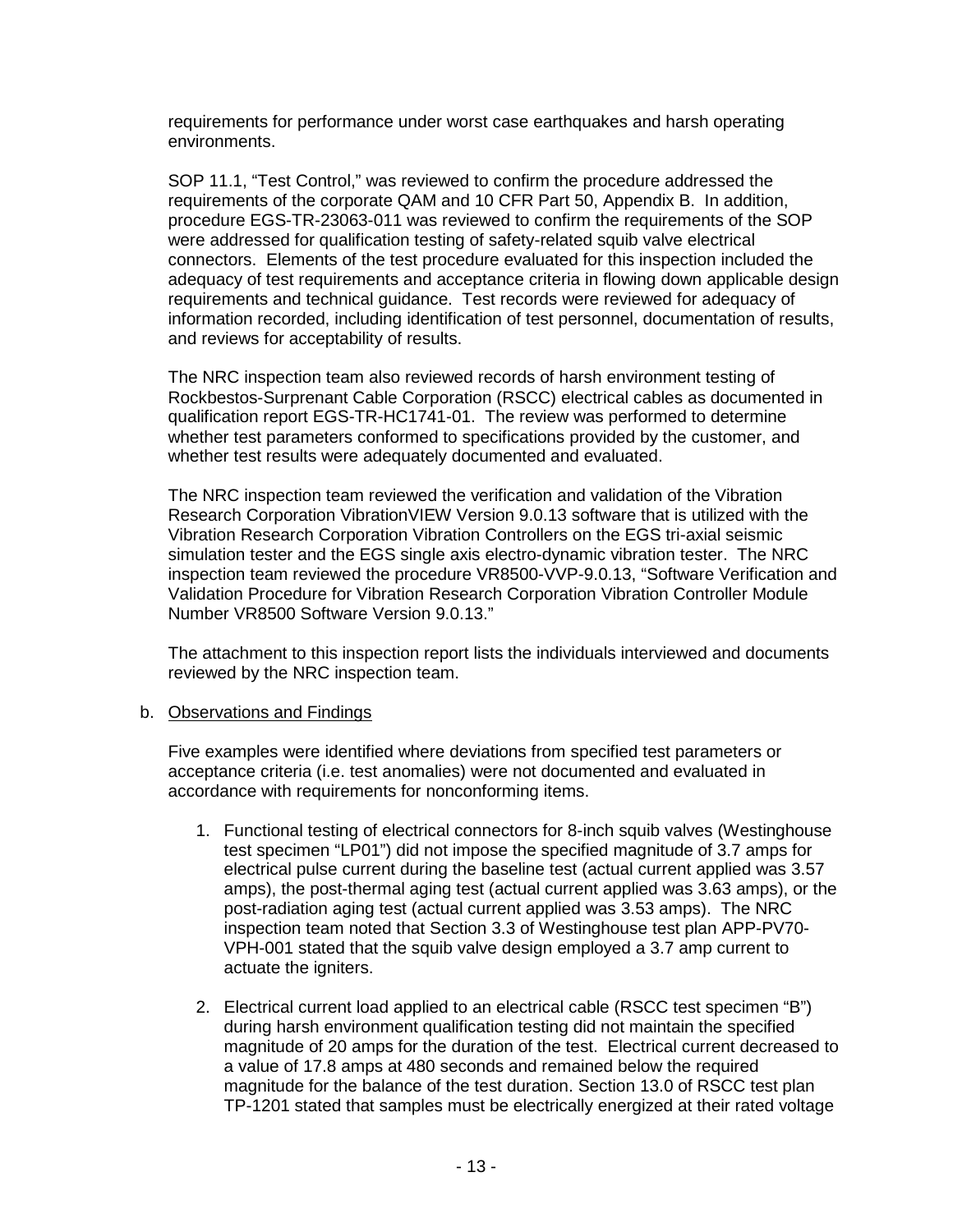and current as described by the National Electric Code – 2008. Section 3.1.2 of QualTech test report EGS-TR-HC1741-01 specified a rated current of 20 amps.

- 3. Temperatures applied during harsh environment testing of RSCC electrical cables remained below the required minimum values at all sensor locations during the first 10 seconds. The measurements recorded by the "back" thermocouple did not reach the required peak temperature until 90 seconds had elapsed (as compared to a required peak at 10 seconds). The measurements by the "front thermocouple never reached the required peak temperature.
- 4. Pressures applied during harsh environment testing of RSCC electrical cables decreased below the required minimum values on several instances during the first 400 seconds. For example, at 115 seconds into the test, lowest measured pressure was approximately 62 psig as compared to a minimum allowed pressure of approximately 64 psig. At 315 seconds, lowest measured pressure was approximately 63 psig as compared to a minimum allowed pressure of approximately 70 psig.
- 5. Photographic records appended to QualTech test report EGS-TR-HC1741-01 showed that harsh environment testing of RSCC cables caused extensive cracking and segmentation of some of the cable jackets. The jacket on another specimen exhibited gross failure from apparent melting. In contrast, Section 2.0 of RSCC test plan TP-1201 stated that qualification of the electrical cable was based upon an assumption that the jacket does not crack. Although the test report contained an observation that the test specimens exhibited "crazing and cracking," the condition was not documented as a failure to meet acceptance criteria and was not evaluated in accordance with procedures for nonconforming items.

The NRC inspection team determined that although QualTech included all the raw data in the test report package, the failure to document and evaluate departures from specified test parameters introduced uncertainties regarding the acceptability of the results of the equipment qualification activities. If left uncorrected or unresolved, the capability of the squib valve connectors and the electrical cable to withstand harsh accident environments would be indeterminate.

This issue has been identified as Nonconformance 99901441/2014-201-03

c. Conclusions

The NRC inspection team determined that QualTech has not established a program that adequately implements the requirements of Criterion XI, "Test Control," of Appendix B to 10 CFR Part 50. The NRC inspection team issued Nonconformance 99901441/2014- 201-03 for QualTech's failure to ensure that deviations from specified test parameters or acceptance criteria (i.e. test anomalies) were not documented and evaluated in accordance with requirements for nonconforming items.

### **9. Nonconformances**

#### a. Inspection Scope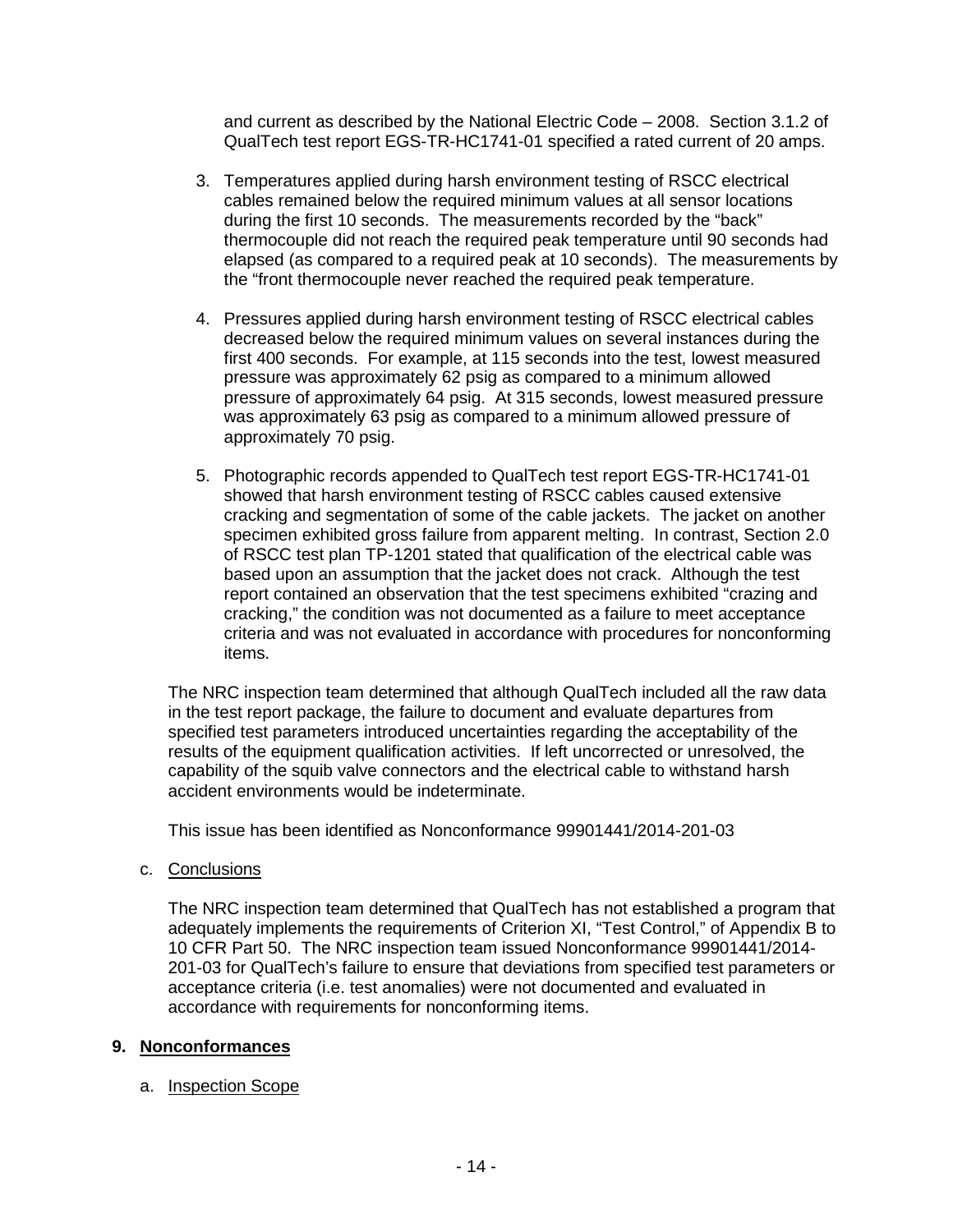The NRC inspection team reviewed policies, implementing procedures, and records that governed the control of nonconforming materials, parts, and components to verify compliance with Criterion XV, "Nonconforming Materials, Parts, or Components," of Appendix B to 10 CFR Part 50. The NRC inspection team reviewed the QualTech's Corporate QAM, which contain QualTech's overall quality policies, to ensure it addressed the regulatory requirements for nonconforming items.

The NRC inspection team also reviewed QualTech's procedures that govern identification, control and correction of nonconforming items. The NRC inspection team reviewed QualTech's procedures SOP 15.1, "Control of Nonconforming Materials, Parts, or Components." The NRC inspection team reviewed other processes at QualTech that could identify a nonconformance (such as Notice of Anomalies) to ensure they are used in the nonconformances process. The NRC inspection team reviewed the nonconformance and notice of anomalies logs for 2013 and 2014, and selected 28 samples to review in detail to ensure the processes were being followed and the dispositions appeared appropriate. The NRC inspection team reviewed the training records for the QC Manager and one of the QC NRC inspection team, who were authorized to sign off on nonconformance's dispositions to ensure they were trained on the regulatory requirements and QualTech processes and implementation for nonconforming items.

The NRC inspection team reviewed the procedures that would perform rework of nonconformances to ensure that quality requirements were maintained and all inspections were required to be performed as appropriate. The NRC inspection team verified that QualTech's procedures address the requirement that nonconforming material, parts, or components shall be identified and segregated if appropriate, and verified the implementation of this requirement through a walkdown of the shop area. The NRC inspection team discussed the nonconformance and notice of anomalies processes with the QC Manager, and two QC personnel to assess their understanding of the regulatory requirements and QualTech processes and implementation.

The attachment to this inspection report lists the individuals interviewed and documents reviewed by the NRC inspection team.

#### b. Observations and Findings

No findings of significance were identified.

c. Conclusions

The NRC inspection team determined that the implementation of QualTech's program that documents and evaluates nonconformances was consistent with the regulatory requirements of Criterion XV, "Nonconforming Materials, Parts, of Components," of Appendix B to 10 CFR Part 50. No findings of significance were identified.

#### **10. Corrective Actions**

#### a. Inspection Scope

The NRC inspection team reviewed policies, implementing procedures, and records that govern corrective actions to verify compliance with Criterion XVI, "Corrective Action," of Appendix B to 10 CFR Part 50. The NRC inspection team reviewed QualTech's Quality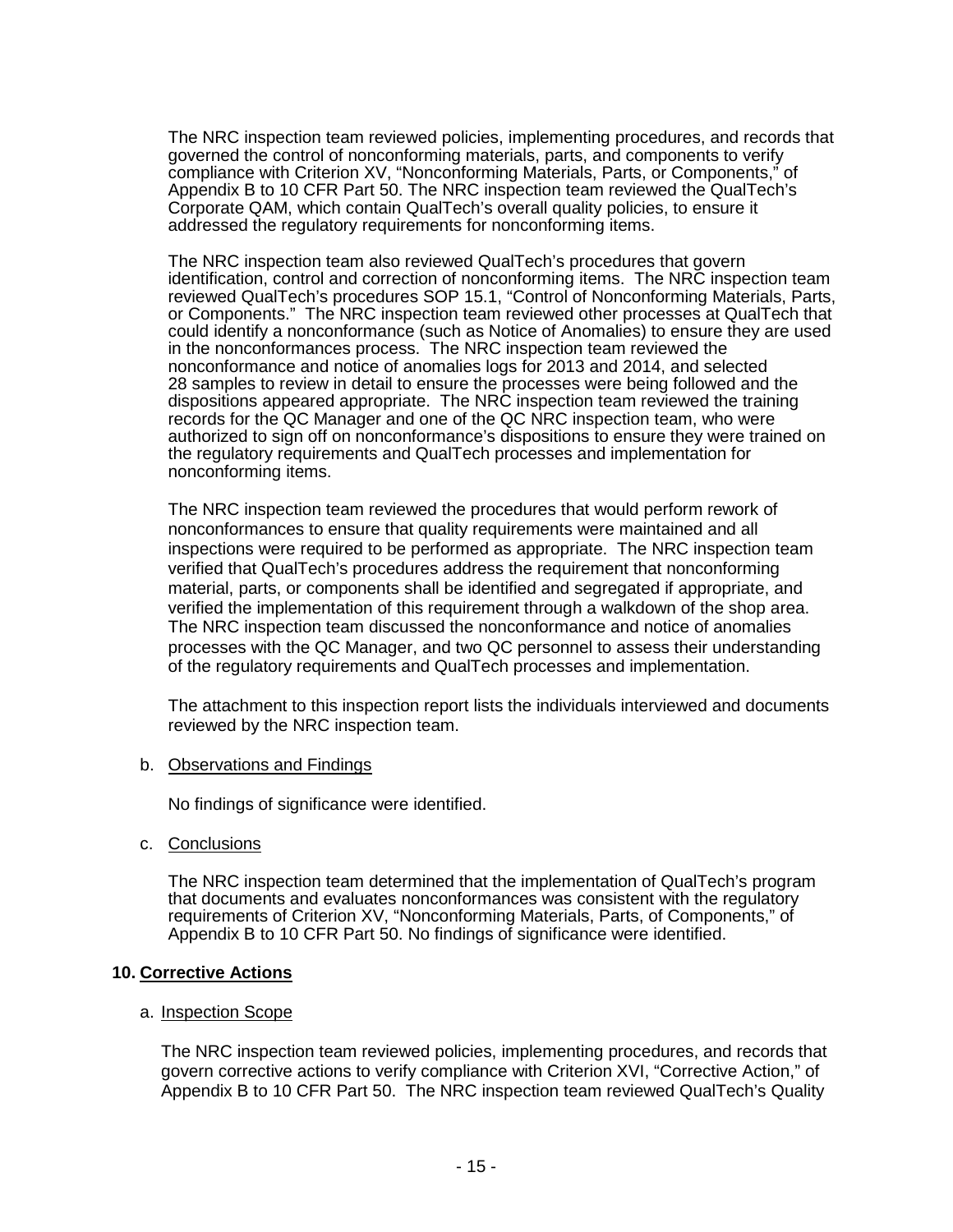Manual, which contain QualTech's overall quality policies, to ensure it addressed the regulatory requirements for corrective action.

To verify that QualTech's implementation of the corrective action process meet regulatory requirements, the NRC inspection team reviewed a sample of QualTech's CARs. The NRC inspection team reviewed other processes at QualTech that could identify a condition adverse to quality (such as internal and external audits, and customer complaints) to ensure that they used the corrective action process.

The attachment to this inspection report lists the individuals interviewed and documents reviewed by the NRC inspection team.

### b. Observations and Findings

No findings of significance were identified.

### c. Conclusions

The NRC inspection team determined that the implementation of QualTech's program that documents and evaluates corrective actions was consistent with the regulatory requirements of Criterion XVI, "Corrective Action," of Appendix B to 10 CFR Part 50. No findings of significance were identified.

### **11. Internal Audits**

### a. Inspection Scope

The NRC inspection team reviewed audit policies and procedures to determine if QualTech's controls were in compliance with the regulatory requirements of Criterion XVIII, "Audits," of Appendix B to 10 CFR Part 50. In addition, the NRC inspection team discussed the internal audit program with personnel responsible for the planning and implementation of internal audits and reviewed completed audits and auditor qualifications to verify audit program implementation.

The NRC inspection team reviewed procedure SOP 18.1, "Quality Assurance Audits and Follow-Up Corrective Action," which describes the procedural method for planning, scheduling, preparing, conducting, and documenting audits. QualTech documents and closes out all corrective actions associated with the audit through the audit program. The NRC inspection team evaluated the 2012 and 2013 audits and verified that all identified audit findings were adequately closed.

#### b. Observations and Findings

No findings of significance in this area were identified.

### c. Conclusions

The NRC inspection team determined that the implementation of QualTech's program that adequately controls audit activities was consistent with the regulatory requirements of Criterion XVIII, "Audits," of Appendix B to 10 CFR Part 50. No findings of significance were identified.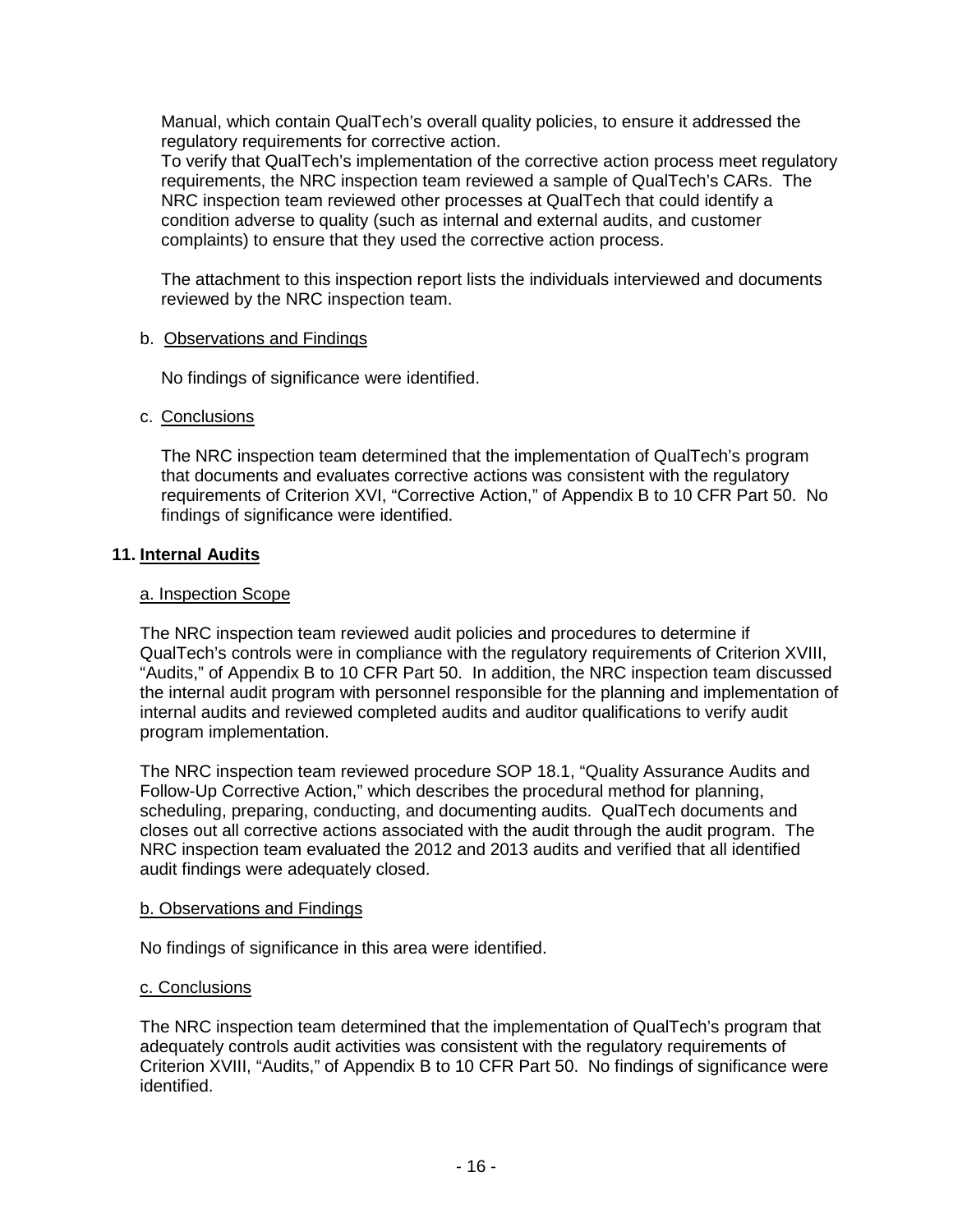# **12. Entrance and Exit Meetings**

On July 21, 2014, the NRC inspection team presented the inspection scope during an entrance meeting with Mr. Tony Gill, Quality Assurance Manager, and other QualTech personnel. On July 25, 2014, the NRC inspection team presented the inspection results during an exit meeting with Mr. Wiley Finley, Director, Business Segment, and other QualTech personnel.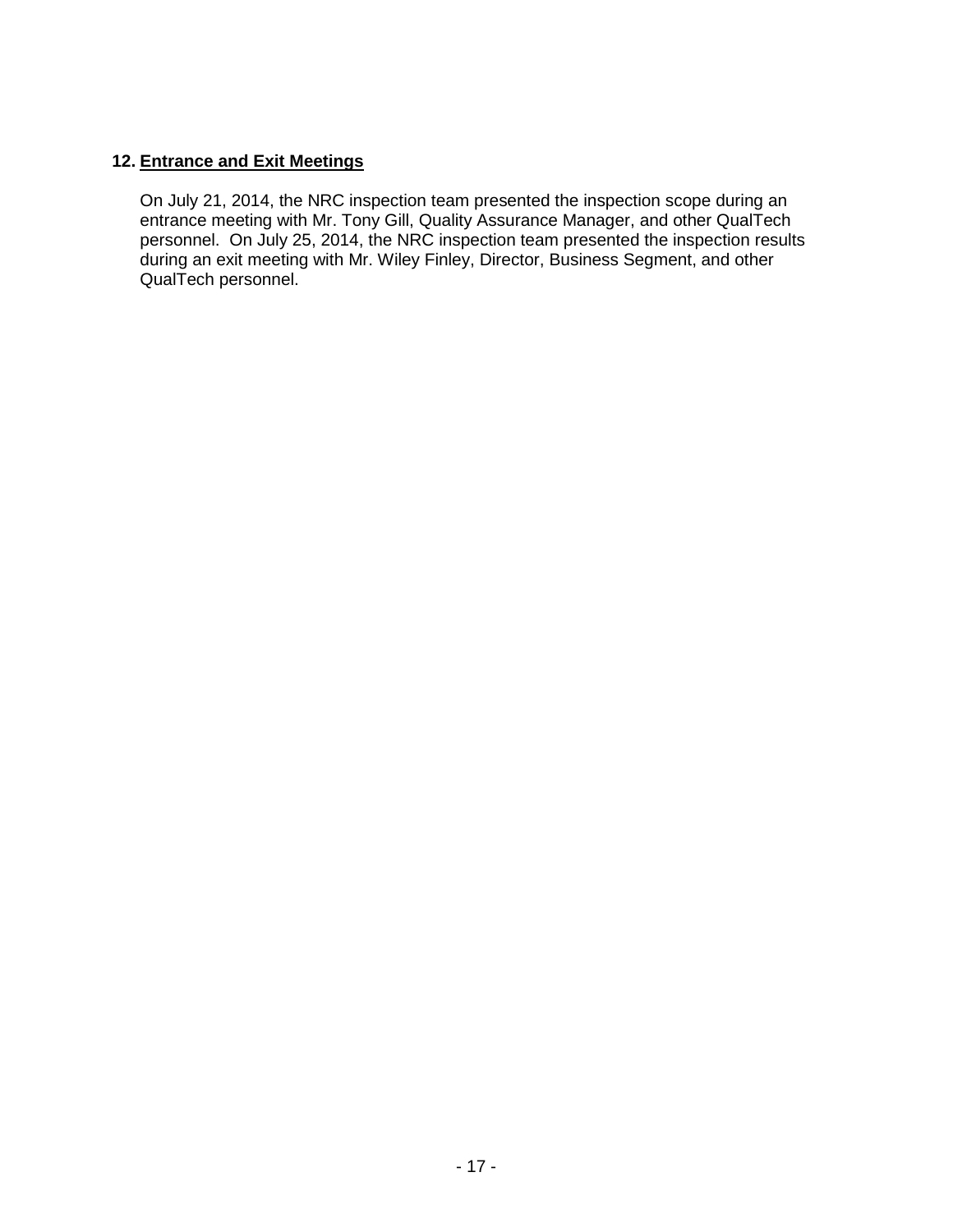# **ATTACHMENT**

## **1. PERSONS CONTACTED AND NRC STAFF INVOLVED**

| Name         | <b>Title</b>                              | Affiliation         | Entrance     | Exit | Interviewed  |
|--------------|-------------------------------------------|---------------------|--------------|------|--------------|
| W. Finley    | Director, Business<br>Segment             | <b>QUALTECH</b>     |              | X    |              |
| T. Gill      | QA Manager                                | <b>QUALTECH</b>     | $\mathsf{X}$ | X    | $\mathsf{X}$ |
| G. Elam      | R&D/EPA Manager                           | <b>QUALTECH</b>     | X            | X    | $\mathsf{X}$ |
| J. Tumlinson | Products<br>Engineering<br>Manager        | <b>QUALTECH</b>     | X            | X    | X            |
| C. Covan     | <b>Quality Assurance</b><br>Administrator | <b>QUALTECH</b>     | X            | X    | X            |
| B. Meyer     | <b>Quality Assurance</b><br>Administrator | <b>QUALTECH</b>     | X            | X    | X            |
| T. Franchuk  | <b>Director Quality</b>                   | <b>QUALTECH</b>     |              | X    | X            |
| R. Golub     | EQ/CGD<br>Engineering<br>Manager          | <b>QUALTECH</b>     |              | X    | X            |
| M. Noblitt   | Sr. Engineer                              | <b>QUALTECH</b>     |              |      | $\sf X$      |
| D. Bentley   | Engineer                                  | <b>QUALTECH</b>     |              |      | $\times$     |
| S. Frazier   | Lab Technician                            | <b>QUALTECH</b>     |              |      | X            |
| D. Fuhrman   | Engineer                                  | <b>QUALTECH</b>     |              |      | X            |
| R. Wessel    | <b>US Licensing</b>                       | <b>WESTINGHOUSE</b> |              | X    | X            |
| E. Huang     | <b>Inspection Team</b><br>Leader          | <b>NRC</b>          | X            | X    |              |
| A. Ramirez   | <b>Inspection Team</b><br>Member          | <b>NRC</b>          | X            | X    |              |
| S. Smith     | <b>Inspection Team</b><br>Member          | <b>NRC</b>          | X            | X    |              |
| A. Armstrong | <b>Inspection Team</b><br>Member          | <b>NRC</b>          | X            | X    |              |
| C. Jones     | <b>Inspection Team</b><br>Member          | <b>NRC</b>          | X            | X    |              |

# **2. INSPECTION PROCEDURES USED:**

IP 43002, "Routine Inspections of Nuclear Vendors" IP 43004, "Inspection of Commercial-Grade Dedication Programs" IP 36100, "Inspection of 10 CFR Part 21 and Programs for Reporting Defects and Noncompliance"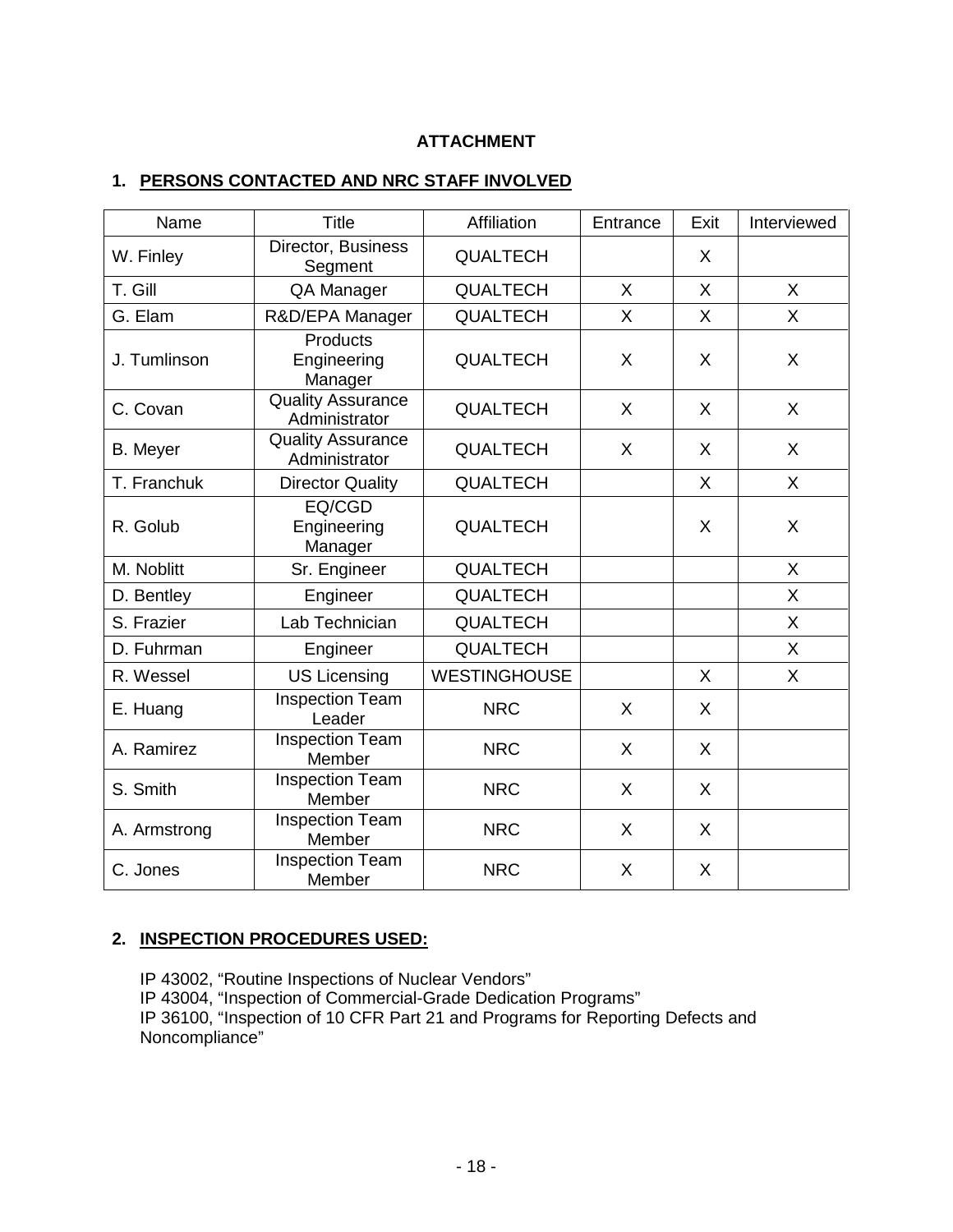# **3. ITEMS OPENED, CLOSED, AND DISCUSSED:**

| Item Number                                                                         | <b>Status</b> | Type                     | Description                                        | Applicable ITAAC                                     |
|-------------------------------------------------------------------------------------|---------------|--------------------------|----------------------------------------------------|------------------------------------------------------|
| 99901441/2014-201-01 OPEN<br>99901441/2014-201-02 OPEN<br>99901441/2014-201-03 OPEN |               | <b>NON</b><br><b>NON</b> | NON Criterion III<br>Criterion VII<br>Criterion XI | N/A<br>N/A<br>ITAAC 2.1.02.07a.i and<br>2.2.03.07a.i |

## **4. INSPECTIONS, TESTS, ANALYSES, AND ACCEPTANCE CRITERIA:**

The U.S. Nuclear Regulatory Commission (NRC) inspection team identified the following ITAAC related to components being designed, manufactured, and/or tested at the QualTech Huntsville facility. At the time of the inspection, QualTech was involved in harsh environment testing of electrical connectors for AP1000 squib valves. For the ITAAC listed below, the NRC inspection team reviewed QualTech's quality assurance controls in the areas of design control, test control, inspection, measuring and test equipment, nonconforming materials parts and components, and corrective actions. The ITAAC design commitments referenced below are for future use by the NRC staff during the ITAAC closure process; the listing of these ITAAC design commitments does not constitute that they have been met and/or closed. During this inspection, the NRC inspection team identified one finding that was associated with two ITAAC.

| COL# | DCD#         | <b>Design Commitment</b>                                                                                                                                                                                                                                                                                                         | <b>Component/Activity</b>                                                                                                                                                                                                                                                                                                                                                                                                                                                                                                                                                                                                                                                                                                                                                              |
|------|--------------|----------------------------------------------------------------------------------------------------------------------------------------------------------------------------------------------------------------------------------------------------------------------------------------------------------------------------------|----------------------------------------------------------------------------------------------------------------------------------------------------------------------------------------------------------------------------------------------------------------------------------------------------------------------------------------------------------------------------------------------------------------------------------------------------------------------------------------------------------------------------------------------------------------------------------------------------------------------------------------------------------------------------------------------------------------------------------------------------------------------------------------|
| 24   | 2.1.02.07a.i | The Class 1E equipment identified<br>in Table 2.1.2-1 as being qualified<br>for a harsh environment can<br>withstand the environmental<br>conditions that would exist before,<br>during, and following a design<br>basis accident without loss of<br>safety function for the time<br>required to perform the safety<br>function. | The affected equipment included<br>connectors to be installed on the<br>4th Stage ADS squib valve<br>operators inside containment.<br>The NRC inspection team<br>observed conduct of procedure<br>EGS-TR-23063-011 which applied<br>design basis accident conditions<br>for pressure, temperature, and<br>chemical sprays to test specimens<br>which had been subjected to<br>prerequisite aging from<br>temperature cycles, pressure<br>cycles, non-seismic vibration<br>cycles, and radiation exposure.<br>Functionality of the test specimens<br>were tested before, during, and<br>after completion of the simulated<br>accident profiles.<br>A notice of nonconformance was<br>issued for failure of the functional<br>test to apply the specified<br>magnitude for test current. |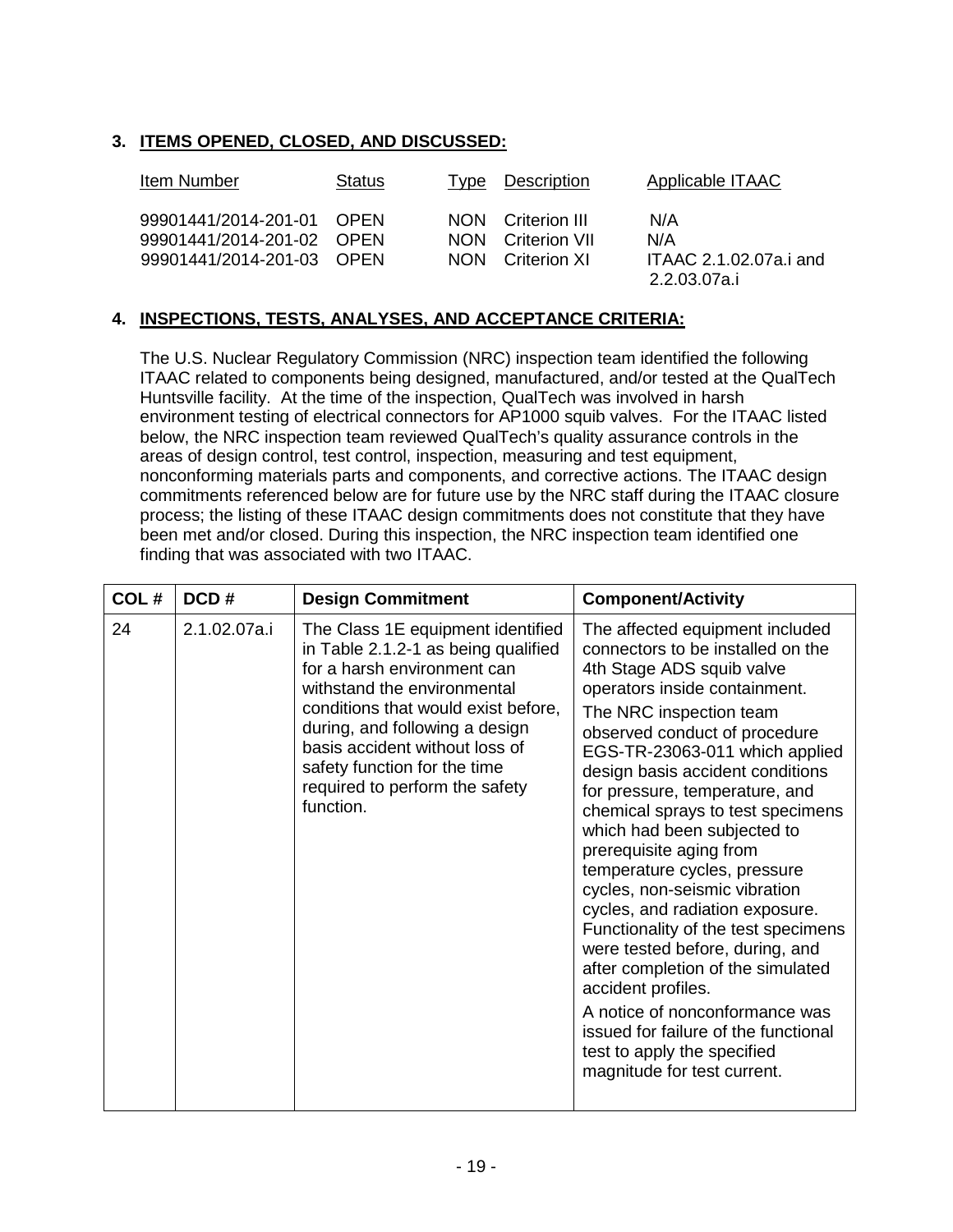| COL# | DCD#         | <b>Design Commitment</b>                                                                                                                                                                                                                                                                                                         | <b>Component/Activity</b>                                                                                                                                                                                                                                                                                                                                                                                                                                                                                                                                                                                                                                                                                                                                                                                                                             |
|------|--------------|----------------------------------------------------------------------------------------------------------------------------------------------------------------------------------------------------------------------------------------------------------------------------------------------------------------------------------|-------------------------------------------------------------------------------------------------------------------------------------------------------------------------------------------------------------------------------------------------------------------------------------------------------------------------------------------------------------------------------------------------------------------------------------------------------------------------------------------------------------------------------------------------------------------------------------------------------------------------------------------------------------------------------------------------------------------------------------------------------------------------------------------------------------------------------------------------------|
| 170  | 2.2.03.07a.i | The Class 1E equipment identified<br>in Table 2.2.3-1 as being qualified<br>for a harsh environment can<br>withstand the environmental<br>conditions that would exist before,<br>during, and following a design<br>basis accident without loss of<br>safety function for the time<br>required to perform the safety<br>function. | The affected equipment included<br>connectors to be installed on<br><b>IRWST</b> injection squib valve<br>operators and containment<br>recirculation squib valve operators<br>inside containment.<br>The NRC inspection team<br>observed conduct of procedure<br>EGS-TR-23063-011 which applied<br>design basis accident conditions<br>for pressure, temperature, and<br>chemical sprays to test specimens<br>which had been subjected to<br>prerequisite aging from<br>temperature cycles, pressure<br>cycles, non-seismic vibration<br>cycles, and radiation exposure.<br>Functionality of the test specimens<br>were tested before, during, and<br>after completion of the simulated<br>accident profiles.<br>A notice of nonconformance was<br>issued for failure of the functional<br>test to apply the specified<br>magnitude for test current. |

# **5. DOCUMENTS REVIEWED:**

# **Procedures**

- SOP 3.1, "Control of Design Engineering," dated May 31, 2013
- SOP 5.2, "Preparation and control of Design Drawings," Revision D, dated May 31, 2013
- SOP 20.0, "10 CFR Reporting of Defects and Noncompliance," dated April 17, 2012
- SOP 6.1, Revision D, "Control of Technical Documents," dated May 31, 2013
- SOP 9.8, Revision F, "Order Entry and Project Planning," dated May 31, 2013
- SOP 10.1, Revision D, "Inspection Procedures," dated January 28,2013
- SOP 11.1, Revision E, "Test Control," dated May 31, 2013
- SOP 12.1, Revision G, "Control of Measuring and Test Equipment," dated December 30, 2013
- SOP 15.1, "Controls of Nonconforming Materials, Parts of Components," Revision H, dated July 11, 2013
- SOP 16.1, "Corrective Action," Revision H, dated December 23, 2013
- SOP 19.1, "Reporting of Defects and Noncompliances Per 10 CFR 21," Revision C, dated July 1, 2013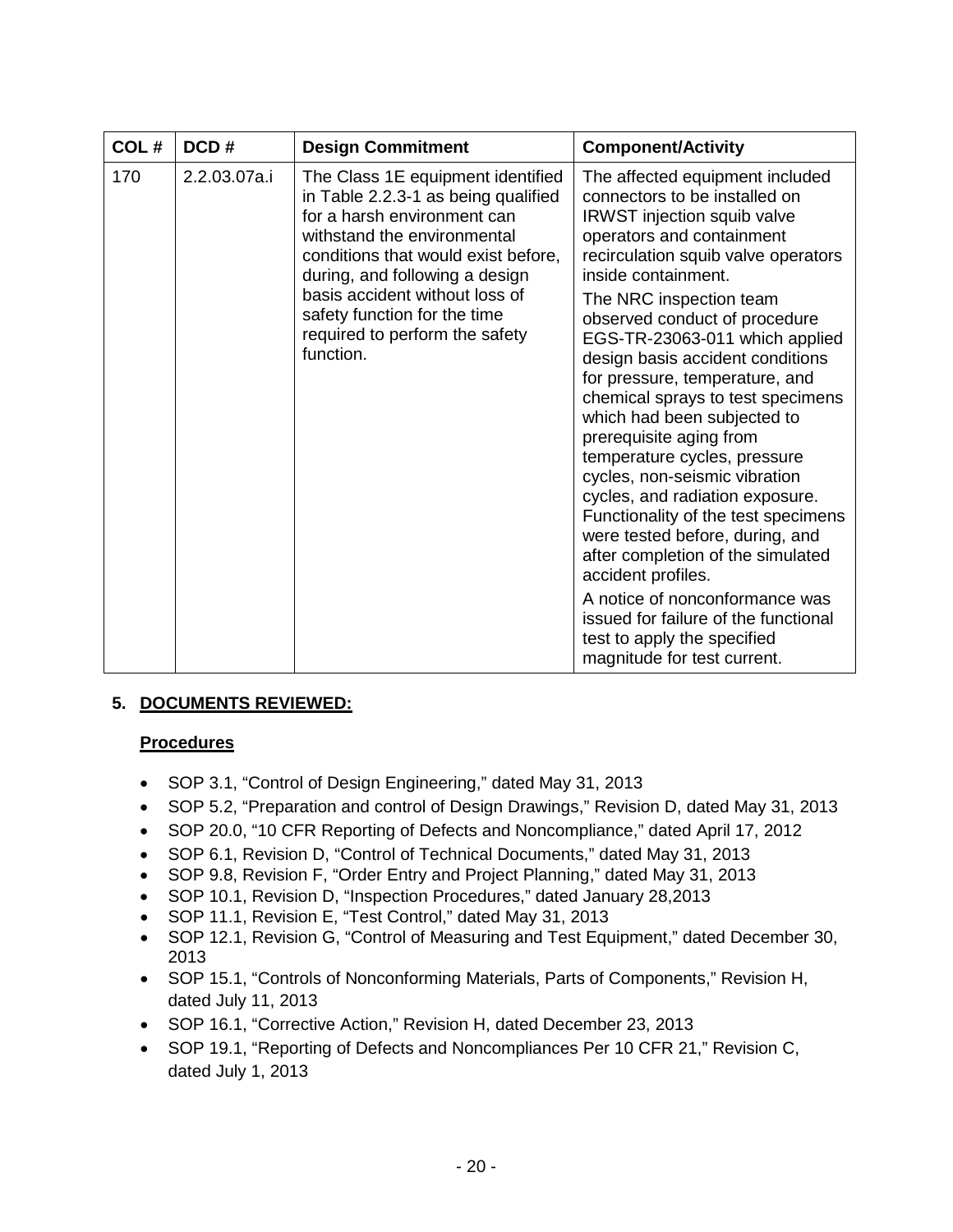# **Purchase Orders**

- PO #70104652, dated January 20, 2014 (Qual Tech Report No. 23066-642, dated February 25, 2014)
- PO #HP00004172, "Electrical Feed Through," dated January 14, 2014
- PO #HP00002405, " Assurance Technical Services, Preform Harsh Environment DBE Testing in Accordance with EGS-TR-HC1150-01, Revision B, Section 5.6," dated April 8, 2013
- PO #HP00004175, "Exelon Power Labs Material, testing of Tallow," dated January 22, 2014
- PO #HP00004713, "Exelon Power Labs Material Testing Analysis (2) Filter Specimens, HP 4501-1-1 and HP4658-1-1," dated June 19, 2014
- PO #00001674, "Clarke Testing of Pneumatic Actuator," dated April 3, 2014
- PO #HP00001410, "Clarke Testing of Vibration Aging and Seismic Testing," dated May 17, 2012
- PO #00004605, "Applied technical Service Inc. Proof Pressure Testing to 15,000 PSI on Pressure Regulator," dated May 22, 2014
- PO #HP00004496, "Applied technical Service Inc. Machining Sample Prep and Tensile Testing," dated May 22, 2014
- PO #HP00001394, "QualTech Np Cincinnati Operation for Testing Services EGS-DP-E08-01, Rev Original, and Project Summary HC884 (HJ2371)," dated May 15, 2012
- PO #HP00001165, "Seismic Testing Services Changed to Include 5 OBE Tests, 1SSE Test and Resonance Search from 1 to 5 Hz with 8 Different Accelerometers," dated February 28, 2012
- PO #00004134, to Southwest Research Institute to provide products radiation testing, Change 0, dated January 6,2014
- PO #4500615900, 14 INCH ADS- Squib Valve Qual Test Fixture with two Squib Valve Connector Assembly Mark 3 Connector Assemblies and two Low Profile Support Assembly for Squib Valve Connector Assemblies. Job. No. HW54/HJ5202123063.
- PO #HP00004134 Southwest Radiation Institute, Products Radiation Testing Aging Squib Valve fixtures, dated January 6,2014
- PO #7725428R1, "CENG, Nine Mile Nuclear Stations, dated February 4, 2014
- PO #60-08541, PO for GR-16 & GR-18, dated December 9, 2010
- PO #4500138236, Dominion Nuclear Inc. order for GR-18, dated April 14, 2014
- PO #HP00002770, "Scotch Insulating Tape 130C,  $\frac{3}{4}$ "x30'," dated July 15,2013
- PO #HP2770, "Order, "Scotch Insulating Tape 130C, ¾"x30'
- PO #00513530, "Exelon Generation Company LLC, Scotch Insulating Tape 130C, ¾"x30'," dated December 05, 2013
- PO #HP000814, "Kanata Electric Services NEQ Heat Shrink," February 2, 2014
- PO #00001119, "DA/PRO Rubber GB-2A(12-14) QTY 23, DWG B-N-1038-1-2, dated October 3, 2012
- PO #10398189, "Entergy Nuclear Operations, Grayboot "A" Kit P/N GB-2A (12-14), QTY 23, dated December 13, 2013
- PO #HP00002540, "Distribution Supply Company Clamp Wire GB-1-8 7.0-505 GB-1-8 and GB-1-9," June 6, 2013
- PO #50207R1, "EXCEL Energy Grayboot "A" Part GB-1A(10-14) OS, " dated Febuary 13 2014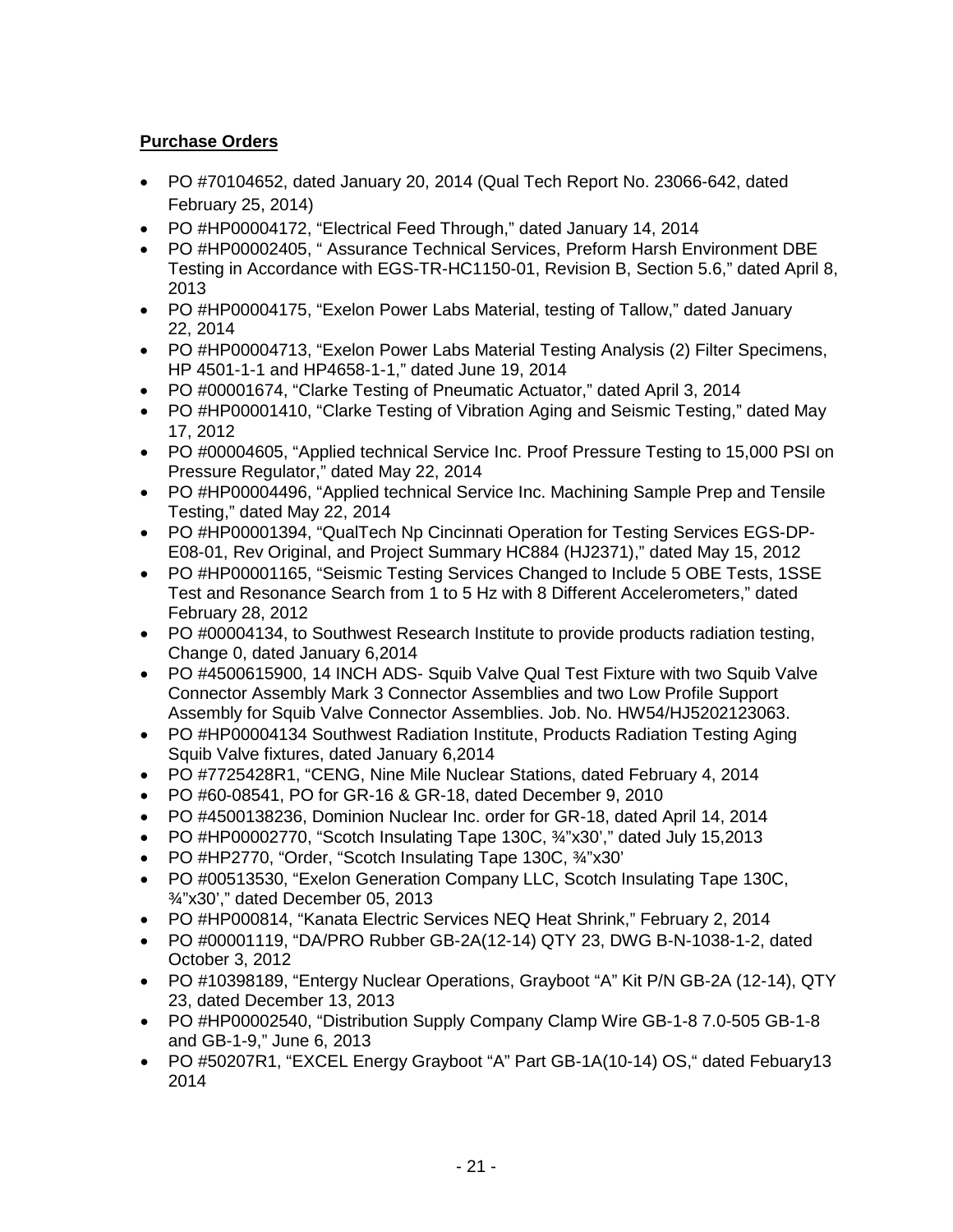• PO #00004134, to Southwest Research Institute to provide products radiation testing, Change 0, dated January 6, 2014

# **Drawings**

- B-N-23063-018, "Monel Flex Conduit Assembly," Revision C, dated November 6, 2013
- B-N-23063-025, "Squib Valve Connector Assembly Mark 3 Part No, 23063-025," dated November 1, 2013
- Drawing B/N-23063-021, Assembly for Squib Valve Connector, P/N 23063-021, dated January 11, 2013

# **Equipment Qualification and Test Reports**

- Test Report EGS-TR-HC2311-01, failures analysis of Potter & Brumfield Relay, dated June 11, 2014
- Report No. 9493-162 for electrical conduit seal assembly
- Inspection Report 880706-2081 for Epoxy
- Software verification and validation report for vibration research corporation vibration research controller module number VR8500 software version 9.0.13 for EDVT control computer service tag no, 80Y1XV1, dated March 20, 2013
- VR8500-VVP-9.0.13, "Software Verification and Validation Procedure for Vibration Research Corporation Vibration Controller Module Number VR8500 Software Version 9.0.13," dated March 20, 2013
- EGS-TR-23009-14, "Test Report for Nuclear Environmental Qualification of ½ inch Generation 3 EGS QDC Electrical Connector," Revision A, dated May 16, 2011
- Data Acquisition System Report, "23063/HJ5202 Vibration Aging of Westinghouse 14 Inch Squib Valve Assembly ADS-01 and ADS-02," dated July 3, 2014
- Data Acquisition System Report, "23063/HJ5202 SSE RMF Seismic Test of Westinghouse 8 Inch Squib Valve Connector Assembly," dated May 16, 2014
- Data Acquisition System Report, "23063/HJ5202 SSE RMF Seismic Test of Westinghouse 14 Inch Squib Valve Assembly," dated July 9, 2014
- Data Sheet 1, "Baseline and Functional Tests Baseline Test of SN 0006 11-271 LP01," dated February 18, 2014
- Data Sheet 1, "Baseline and Functional Tests Post Radiation Test of SN 0006 11-271 LP01," dated February 26, 2014
- Data Sheet 1, "Baseline and Functional Tests Post Thermal Aging Test of SN 0006 11- 271 LP01," dated April 10, 2014
- Data Sheet 1, "Baseline and Functional Tests Post RMF Test of SN 0006 LP01," dated May 19, 2014
- EGS-TR-23063-011, revision B, "Test Procedure for Nuclear Environmental Qualification of Squib Valve Connector Assembly Mark 3 Part Number 23063-025 and Low Profile Support Assembly for Squib Valve Connector Assemblies Part Number 23063-021," dated June 3, 2014
- EGS-TR-HC1741-01, Test Report for LOCA/DBA Environmental Qualification Test of Firewall® III Insulated Wire/Cable Manufactured by RSCC Wire and Cable, LLC," dated June 28, 2013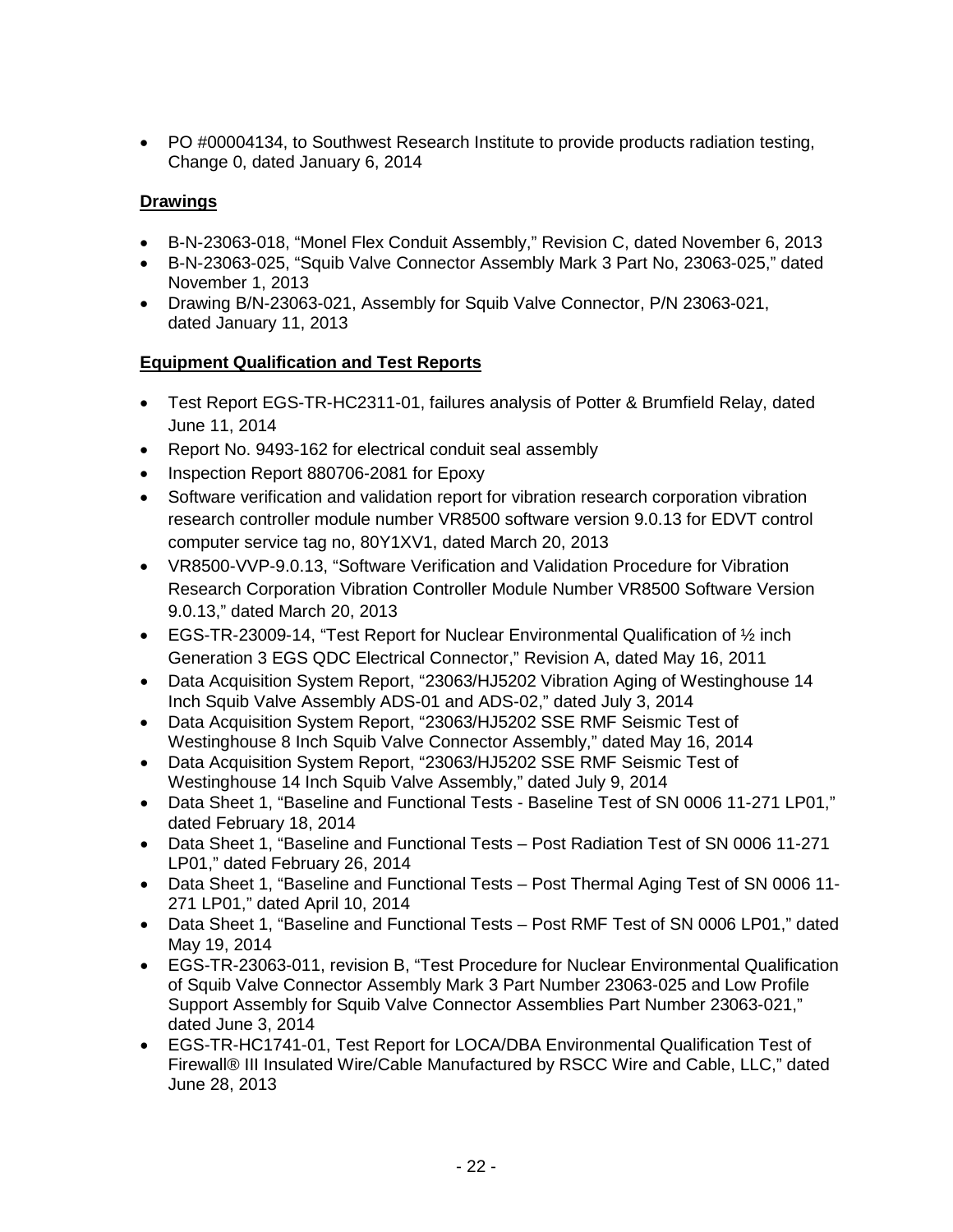- EGS-TR-HC911-01, "Nuclear Environmental Qualification of NAMCO Series EA120 Limit Switches," Revision H, dated July 27, 2014
- Form 2046, "Equipment Used Sheet, J/N 23062/H5202," dated February 26, 2014

# **Commercial Grade Dedication**

- Commercial Grade Dedication Plan EGS-DP-M35-01, "Dedication / Seismic Procedure for Pressure Regulator," dated October 23, 2000
- Commercial Grade Dedication Plan EGS-TR-E48-01, "Dedication for Removal and Installation Assembly / Components Wiring," dated July 26, 2008
- Commercial Grade Dedication Plan EGS-DP-M70-01, "Dedication Procedure for Fiber Optic Cable," dated July 30, 2000
- Commercial Grade Dedication Plan EGS-DP-I&C-10-01, "Dedication Procedure for Switching Transistor," dated July 1, 2000
- Commercial Grade Dedication Plan EGS-DP-E31-01, "Dedication Procedure for Indication Light," dated October 22, 1998
- Commercial Grade Dedication Plan EGS-DP-M26-01, "Dedication Procedure for Non-Metallic O-Ring," dated November 19, 2006
- Commercial Grade Dedication Plan EGS-DP-M70-01, "Dedication Procedure for Fiber Optic Cable," dated July 30, 2000
- Commercial Grade Dedication Work Order HC1741 (HJ4396), "LOCA Test per RSCC Test Plan," dated June 14, 2013
- Commercial Grade Dedication Plan SAIC-TR-1038.2-03, Guidelines for EGS Grayboot "A" connectors, dated October 27, 1997
- DA/PRO Rubber Commercial Grade Survey Broken Arrow QA-13-18, dated May 7, 2013
- DA/PRO Rubber Commercial Grade Survey Valencia QA-11-07, dated August 15, 2011
- Exelon Power Labs175 North Calm Road Coatesville QA-14-14, dated February 14 2012
- Applied Technical Service (ATS) Triad Court Marietta, dated January 17, 2014
- Clark Laboratories1801 Rt. 51 South Jefferson Hills QA-12-08, dated February 14, 2012

# **Nonconformances (Deficiency Reports and Notice of Anomalies)**

- Deviation Report 2014-002, "Busman Fuse High Resistance," dated January 6, 2014
- Deviation Report 2014-007, "Washer, Helical #6 not to Acceptance Criteria," dated January 9, 2014
- Deviation Report 2014-017, "Dimensions found out of tolerance," dated January 16, 2014
- Deviation Report 2014-021, "Improper potting on SQIB Valve," dated January 20, 2014
- Deviation Report 2014-024, "Pin insulators supplied with incorrect dimensions," dated January 30, 2014
- Deviation Report 2014-031, "Failed Breaker Testing," dated February 26, 2014
- Deviation Report 2014-036, "GS THD greater than 5%," dated February 7, 2014
- Deviation Report 2014-039, "Actuator stalled during cycle aging," dated February 7, 2014
- Deviation Report 2014-047, "RAM Material not Dedicated," dated February 14, 2014
- Deviation Report 2014-049, "9205 Module Catastrophic Fail," dated February 14, 2014
- Deviation Report 2014-055, "Connector Treads Accepted a No-Go," dated February 20, 2014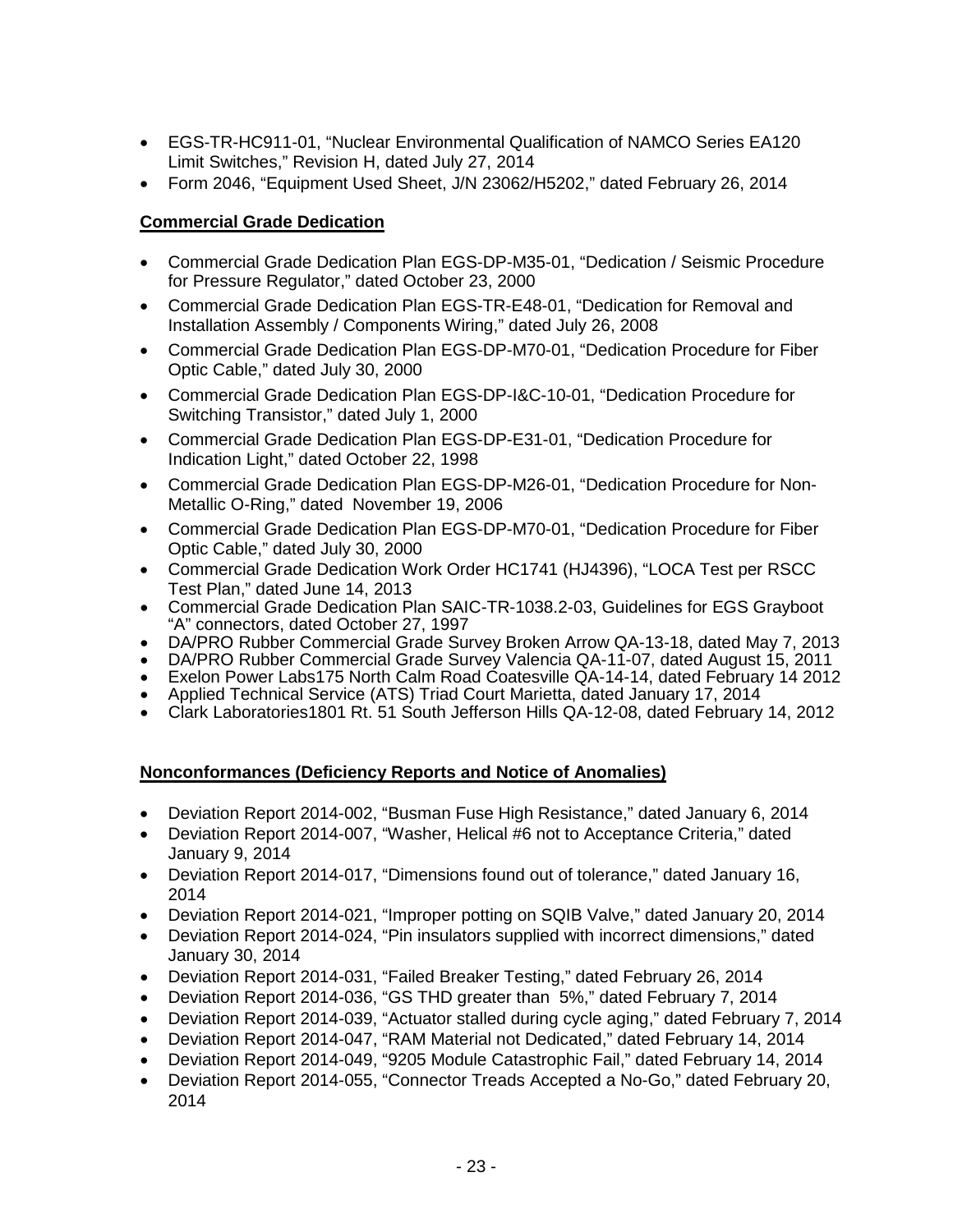- Deviation Report 2014-061, "Failed Visual Testing," dated February 21, 2014
- Deviation Report 2014-066, "B Dimensions of Rod Guides out of tolerance," dated February 28, 2014
- Deviation Report 2014-072, "Failed Electrical Testing," dated March 6, 2014
- Deviation Report 2014-076, "EGS-421 was found out of tolerance," dated June 16, 2014
- Deviation Report 2014-077, "EGS-611 was found out of tolerance," dated May 20, 2014
- Deviation Report 2014-078, "EGS-688 found out of tolerance," dated June 16, 2014
- Deviation Report 2014-089, "Failed Electrical Testing," dated March 14, 2014
- Deviation Report 2014-092, "EGS-160 found out of tolerance," dated June 6, 2014
- Deviation Report 2014-095, "EGS-716 found out of tolerance," dated June 25, 2014
- Deviation Report 2014-096, "Failed Electrical Testing," dated March 17, 2014
- Deviation Report 2014-105, "Failed Electrical Testing," dated March 25, 2014
- Deviation Report 2014-117, "Failed Relay contact resistance ," dated April 4, 2014
- Deviation Report 2014-119, "Visual marks on Connector Shell," dated May 3, 2014
- Deviation Report 2014-144, "S/N 9343 failed IR testing," dated June 7, 2014
- Deviation Report 2014-147, "S/N3336 & S/N3334 failed IR testing," dated June 12, 2014
- Deviation Report 2014-160, "S/N9410 Failed dielectric testing," dated June 12, 2014
- Deviation Report 2014-189, "Medium Voltage splice failed dielectric testing," dated June 24, 2014
- Deviation Report 2014-199, "Leakage between potting and wires during testing," dated July 1, 2014
- Deviation Report 2014-206, "Sockets P/N 913601-243, 244, 245, 246 failed dialectic testing, " dated July 2, 2014
- Deviation Report 2014-208, "Switches wired wrong during assembly," dated August 2, 2014

# **Audits**

- QA-12-48, "2012 Internal Audit Documentation Package"
- QA-13-45, "2013 Internal Audit Report"

### **Design Changes**

• Engineering Change Notice B-N-23063-018-03, dated November 1, 2013

# **Calibration Records**

- List of M&TE Inventory and Status, dated July 3, 2014
- EGS- 827, Pressure Transmitter Model 615-150-1-12-8-ORF, dated March 21, 2014
- EGS-624- Digital Multimeter Model 289, dated May 16, 2014
- EGS-825 Pressure Transmitter Model 615-150-1-1-2-8-ORF, dated March 21, 2014
- EGS-667 Clamp Meter Model 325, dated November 20, 2013
- EGS-474 Primary Current Injection Test Model LET-400-RDC, dated November 14, 2014
- EGS-874 Thermocouple calibration sheet (Pre- LOCA), dated July 17, 2014
- EGS-548 DYTRAN Accelerometer Model 3056BET, PO No. HP00002184, dated January 14, 2014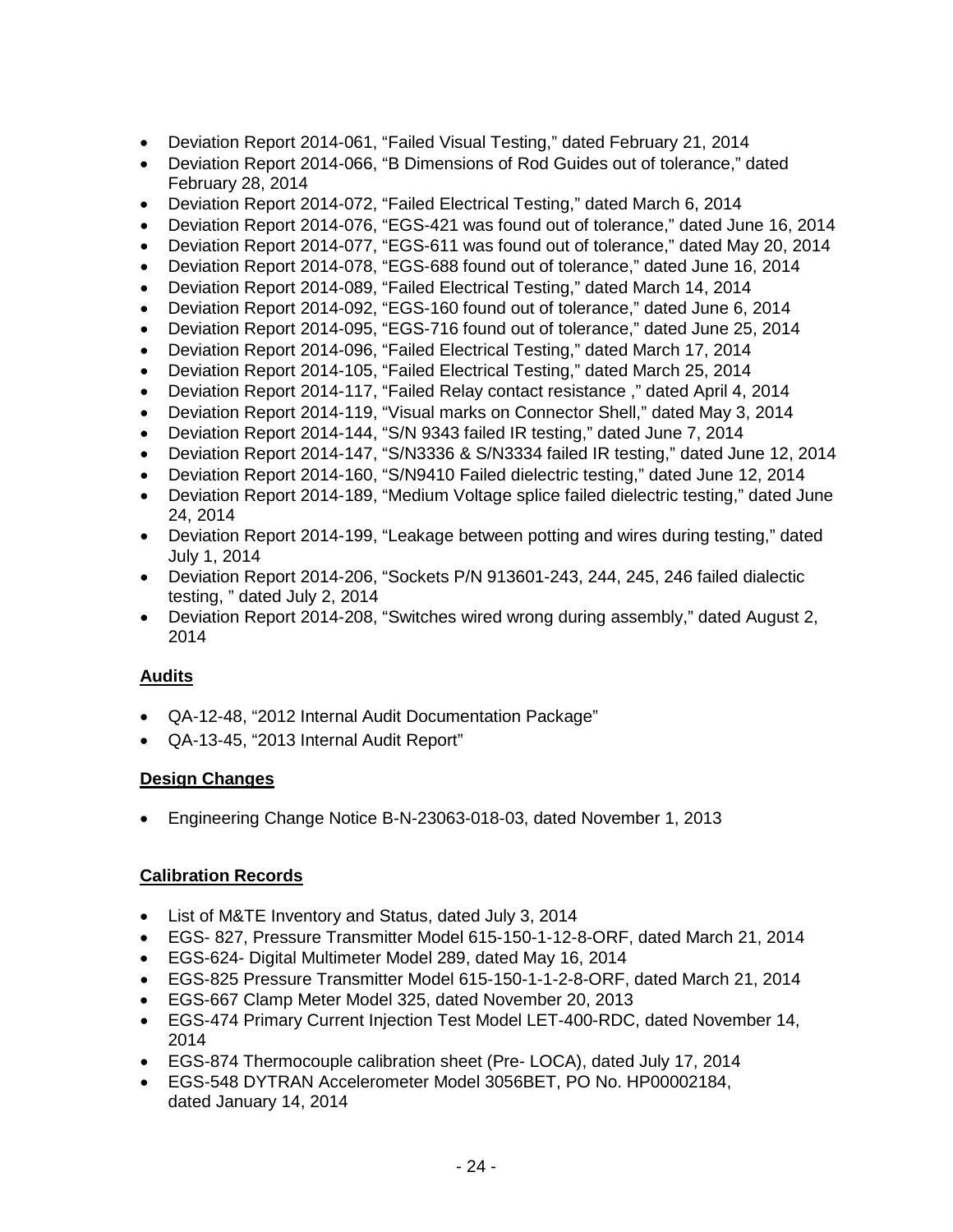- EGS-354 DYTRAN Accelerometer Model 3056BET, PO No. HP00002184, dated January 14, 2014
- EGS-356 DYTRAN Accelerometer Model 3056BET, PO No. HP00002184, dated January 14, 2014
- EGS-546 DYTRAN Accelerometer Model 3056BET, PO No. HP00002184, dated January 14, 2014
- EGS-296 DYTRAN Accelerometer Model 3056BET, PO No. HP00002184, dated January 14, 2014
- EGDS-989 (IFCEBB) and EGDS-990 (26 F942), Review of Auto-Cal Verification for VR8500 Vibrational Controllers, dated July 16, 2014
- EGDS-563 (12BEA), and EGDS-565 (12B2EC), Review of Auto-Cal Verification for VR8500 Vibrational Controllers, dated March 2014

# **New Condition Reports Generated**

- Corrective Action Report 2014-002, "Track the resolution of NOAs generated to address anomalies observed during Squib Valve connector Qualification Tests," dated July 22, 2014
- Corrective Action Report 2014-004, "Notices of Anomaly Not Written," dated July 23, 2014

# **Miscellaneous**

- EGS J/N 8807-08, "Documentation Requirements for EGS P.O. #00678," dated February 12, 1992
- Record of qualification for lead auditor for Phyllis Grela and Rene Delaney
- Letter 23063-HJ5199-04, Rev C, "Aging Analysis for 8 Inch LP and 14 Inch ADS Squib Valve Connector Assembly Mark 3 Assemblies," dated February 1, 2014 from Qual Tech to Westinghouse
- EGS-TR-23066-04, "Instructions for Installation of EGS Generation 3 Model 23066, 23067 and 23068 Quick Disconnect Connectors (QDC)," dated January 18, 2010.
- Form 2046, "Equipment Used Sheet, J/N 23062/H5202," dated 2/26/2014
- List of M&TE Inventory and Status, dated 7/3/2014
- RSCC Test Plan TP-1201, revision 0, "Qualification of Firewall® III Irradiation Cross-Linked Polyethylene Insulation KXL-760G with Chlorosulfonated Polyethelene Jacket KH-131 or Irradiation Cross-Linked Polyethylene Jacket KXL-760G for Nuclear Class 1E Service in AP1000 Nuclear Generating Power Stations for 60 Years of Qualified Life at 90º C," dated July 17, 2012
- Southwest Research Institute Final Report, "Irradiation Services for Squib Valve Fixture and Connector Assemblies, Project 17669.15.001," dated March 18, 2014
- Westinghouse Engineering & Design Coordination Report (E&DCR) APP-GW-GEF-424, "Temperature and Pressure Envelopes for Use In Equipment Qualification of AP1000Components," Revision 0
- Westinghouse document APP-PV70-VPH-001, Rev. 3, "AP1000 Squib Valve Equipment qualification Test Plan"
- NAMCO purchase order PRT15070-00 Nuclear Environmental Qualification of NAMCO EA120 Limit Switches Job No. (HJ2436) HC911, February 17, 2014